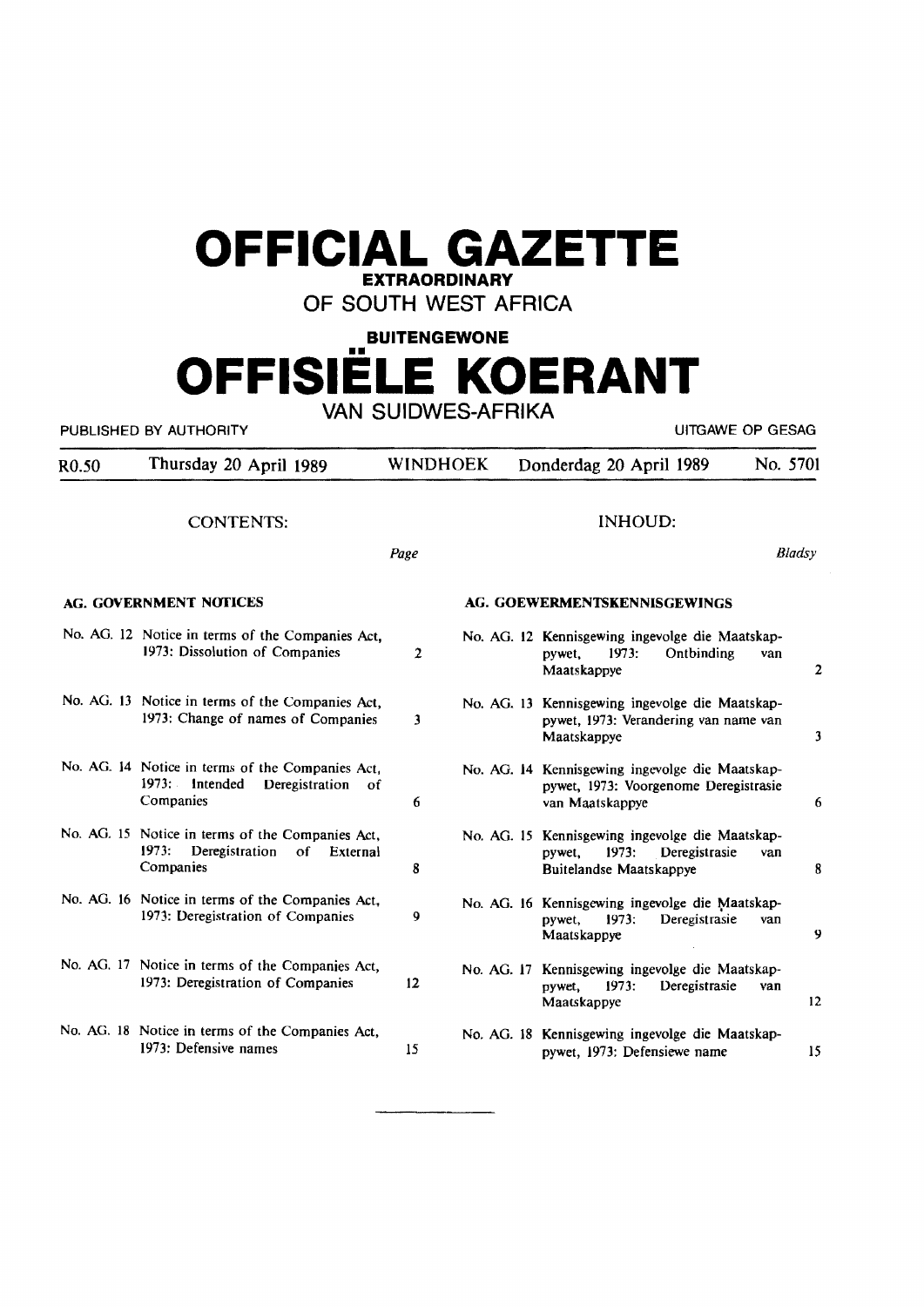# **A.G. Government Notices**  Office of the ADMINISTRATOR-GENERAL FOR THE TERRIIDRY OF SOUTH WEST AFRICA DEPARTMENT OF ECONOMIC AFFAIRS No. AG. 12 1989

NOTICE IN TERMS OF THE COMPANIES ACT, 1973: DISSOLUTION OF **COMPANIES** 

In terms of section 419(2) of the Companies Act, 1973 (Act 61 of 1973), I hereby give notice that the dissolution of the companies referred to in the Schedule has been recorded.

B.C. SCHUTTE Registrar of Companies Windhoek, 4 April 1989

### **A.G. Goewermentskennisgewings**

Kantoor van die

#### ADMINISTRATEUR-GENERAAL VIR DIE GEBIED SUIDWES-AFRIKA

#### DEPARTEMENT VAN EKONOMIESE SAKE

No. AG. 12 1989

#### KENNISGEWING INGEVOLGE DIE MAAT-SKAPPYWET, 1973: ONTBINDING VAN MAATSKAPPYE *4*

lngevolge artikel 419(2) van die Maatskappywet, 1973 (Wet 61 van 1973), gee ek hierby kennis dat die ontbinding van die maatskappye waarna in die Bylae verwys word, aangeteken is.

B.C. SCHUTTE Registrateur van<br>Maatskappye

Windhoek, 4 April 1989

#### SCHEDULE

#### REGISTRATION NUMBER, NAME, ADRESS, BUSINESS CATEGORY AND SHARE CAPI-TAL OF COMPANY

- 82/099 ALKAR FISHING (PTY) LTD.: P.O. Box 47, Windhoek, Fishing, RlOO
- 73/6190 ENTERTAINMENT ENTER-PRISES (PTY) LTD.: P.O. Box 21204, Windhoek, Commerce, RlO0
- 81/102 SWAKOPMUND MEAT SUPPLY (PTY) LTD.: P.O. BOX 82, Windhoek, Commerce, R300
- 79/106 BONBREIDN (PTY) LTD.: P.O. Box 30, Windhoek, Farming, RlO0
- 82/041 W.L. OCHSE (S.W.A.) EIEN-DOMME (EDMS) BPK.: P.O. Box 1857, Windhoek, Investments, R4 000

#### BYLAE

- REGISTRASIENOMMER, NAAM, ADRES, BEDRYFSKATEGORIE EN AANDELE KAPITAAL VAN MAATSKAPPY
- 82/099 ALKAR FISHING (PTY) LTD.: Posbus 47, Windhoek, Vissery, RlOO
- 73/6190 ENTERTAINMENT ENTER-PRISES (PTY) LTD.: Posbus 21204, Windhoek, Handel, RlOO
- 81/102 SWAKOPMUND MEAT SUPPLY (PTY) LTD.: Posbus 82, Windhoek, Handel, R300
- 79/106 BONBREIDN (PTY) LTD.: Posbus 30, Windhoek, Boerdery, RlOO
- 82/041 W.L. OCHSE (S.W.A.) EIEN-DOMME (EDMS) BPK.: Posbus 1857, Windhoek, Beleggings, R4 000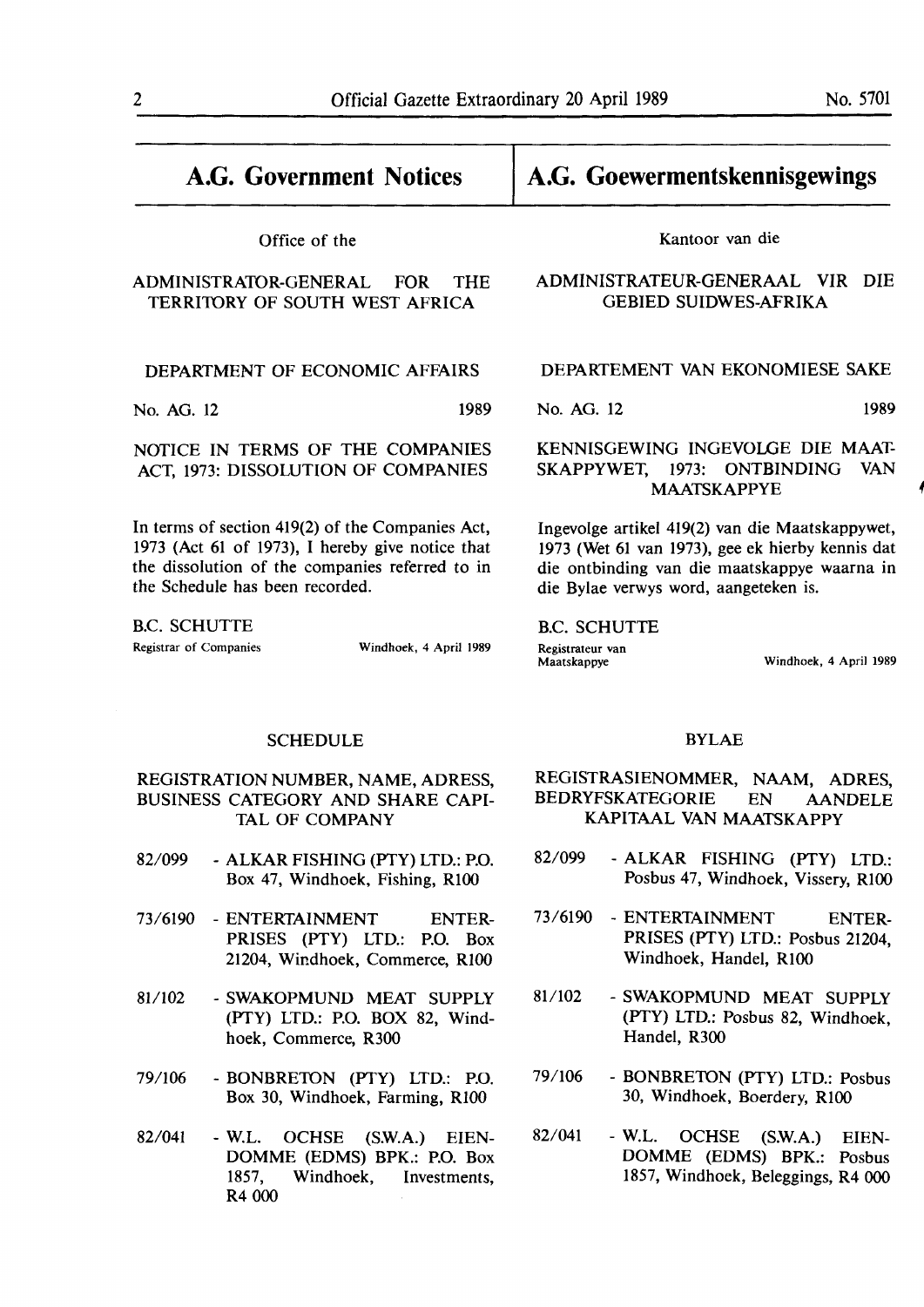| <sub>0</sub> .5701 | Buitengewone Offisiële Koerant 20 April 1989                                                        |                                                                                                     |       |  |
|--------------------|-----------------------------------------------------------------------------------------------------|-----------------------------------------------------------------------------------------------------|-------|--|
| 187/67             | ENGINEERING<br>(PTY)<br>- D.E.C.<br>LTD. P.O. Box 133, Windhoek,<br>Investments, R <sub>2</sub> 500 | - D.E.C. ENGINEERING<br>187/67<br>LTD., Posbus 133, Windhoek, Beleg-<br>gings, $R2$ 500             | (PTY) |  |
| 098/69             | - CALYPSO (PTY) LTD.: P.O. Box<br>2558, Windhoek, Investments, R200                                 | - CALYPSO (PTY) LTD.: Posbus<br>098/69<br>2558, Windhoek, Beleggings, R200                          |       |  |
|                    |                                                                                                     |                                                                                                     |       |  |
|                    | DEPARTMENT OF ECONOMICS AFFAIRS                                                                     | DEPARTEMENT VAN EKONOMIESE SAKE                                                                     |       |  |
| No. AG. 13         | 1989                                                                                                | No. AG. 13                                                                                          | 1989  |  |
|                    | NOTICE IN TERMS OF THE COMPANIES<br>ACT, 1973: CHANGE OF NAMES OF<br><b>COMPANIES</b>               | KENNISGEWING INGEVOLGE DIE MAAT-<br>SKAPPYWET, 1973: VERANDERING VAN<br><b>NAME VAN MAATSKAPPYE</b> |       |  |

In terms of section 44(2) of the Companies Act 1973 (Act 61 of 1973), I hereby give notice that the names of the companies referred to in the Schedule have been changed from the names mentioned in column 1 of the said Schedule to the names mentioned opposite thereto in column 2 of the said Schedule.

B.C. SCHUTTE

Registrar of Companies **Windhoek, 4 April 1989** 

**SCHEDULE COWMN** I 1. **CALYPSO (PIY) LTD. COWMN2 1. CALYPSO (PTY) LTD. (IN VOWNTARY KOLOM**<sub>1</sub> I. **CALYPSO (PTY) LTD.** 

- **2. HYPERSALES (PIY) LTD.**
- **3. R. SCHLESIGER AND** CO. **(PTY)** LTD.
- 4. LUNAR LIGHTING (PTY) LTD
- 5. CSO VALUATION SERVICES (PTY) LTD
- 6. BRAKWATER AGRICULTURAL PROJECT (PTY) LTD.
- 7. EUREKA VLEIS-MARK (EDMS) BPK.
- **LIQUIDATION)**
- **2. LAWFIN CONSUL-TANTS (PTY) LTD.**
- **3. J.P. BONSELS AND**  CO. (PIY) LTD.
- 4. MOON VALLEY ESTATES (PTY) LTD
	- 5. CSO VALUATIONS **NAMIBIA** (PTY) LTD.
- 6. SOUTH WEST AFRICA SOLAR TECHNIC (PTY) LTD
- 7. FREUDENTHAL **BELEGGINGS** (EDMS) BPK.

# **NAME VAN MAATSKAPPYE**

Ingevolge artikel 44(2) van die Maatskappywet, 1973 (Wet 61 van 1973), gee ek hierby kennis dat die name van die maatskappye waarna in die Bylae verwys word, verander is van die name vermeld in kolom 1 van genoemde Bylae na die name daarteenoor vermeld in kolom 2 van die genoemde Bylae.

#### B.C. SCHUTTE

**Registrateur van** 

**Windhoek, 4 April 1989** 

#### **BYLAE**

#### **2. HYPERSALES (PIY) LTD. 3. R. SCHLESIGER AND** CO. **(PTY)** LTD. 4. LUNAR LIGHTING (PTY) LTD 5. CSO VALUATION SERVICES (PTY) LTD 6. BRAKWATER AGRI-CULTURAL PRO-JECT (PTY) LTD. I. **CALYPSO (PIY) LTD. (IN VOLUNTARY LI-QUIDATION) 2. LAWFIN CONSUL-TANTS (PTY) LTD. 3. J.P. BONSELS AND**  CO. (PIY) LTD. 4. MOON VALLEY ESTATES (PTY) LTD 5. CSO VALUATIONS **NAMIBIA** (PTY) LTD.

- 7. EUREKA VLEISMARK (EDMS) BPK.
- 
- 6. SOUTH WEST AFRI-CA SOLAR TECH-NIC (PTY) LTD
- 7. FREUDENTHAL BE-LEGGINGS (EDMS) BPK.

**KOLOM 2**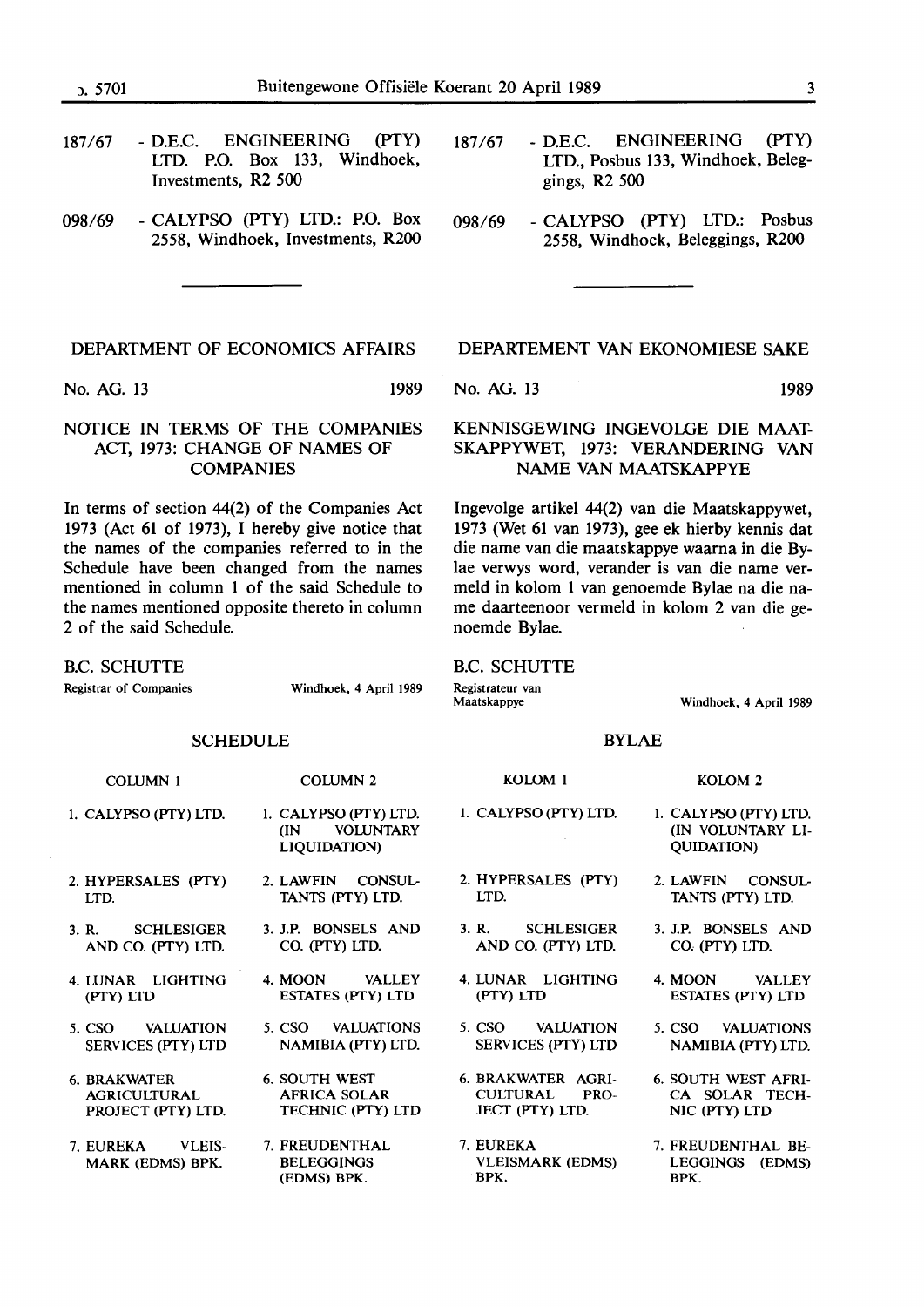| 8. DELMONTE ENTER-<br>PRISES (PTY) LTD.                                         | 8. DELMONTE<br>MOTORS (PTY) LTD.                                                                                    | 8. DELMONTE ENTER-<br>PRISES (PTY) LTD.                                 | 8. DELMONTE<br>MO-<br>TORS (PTY) LTD.                                                                          |
|---------------------------------------------------------------------------------|---------------------------------------------------------------------------------------------------------------------|-------------------------------------------------------------------------|----------------------------------------------------------------------------------------------------------------|
| 9. R.I. FISHING COM-<br>PANY (PTY) LTD.                                         | 9. TRADE AID (PTY)<br>LTD.                                                                                          | 9. R.I. FISHING COM-<br>PANY (PTY) LTD.                                 | 9. TRADE AID (PTY)<br>LTD.                                                                                     |
| 10. THE FACTORY SHOP<br>(PTY) LTD.                                              | 10. VAN WYNGAARDEN<br>BRICK & ALLIED<br><b>PRODUCTS</b><br>(PTY)<br>LTD.                                            | 10. THE FACTORY SHOP<br>(PTY) LTD.                                      | 10. VAN WYNGAARDEN<br>BRICK & ALLIED<br><b>PRODUCTS</b><br>(PTY)<br>LTD.                                       |
| 11. WECKE & VOIGTS<br>(PTY)<br><b>WINDHOEK</b><br>LTD.                          | 11. MERKUR (PTY) LTD.                                                                                               | 11. WECKE & VOIGTS<br>(PTY)<br><b>WINDHOEK</b><br>LTD.                  | 11. MERKUR (PTY) LTD.                                                                                          |
| 12. SHELL OIL SOUTH<br>WEST AFRICA LTD.                                         | 12. SHELL<br><b>NAMIBIA</b><br>LIMITED                                                                              | 12. SHELL OIL SOUTH<br>WEST AFRICA LTD.                                 | 12. SHELL NAMIBIA LI-<br><b>MITED</b>                                                                          |
| 13. LANGPAD<br>TRAN-<br>SPORT (EMDS) BPK.                                       | 13. O.C. DU<br>PLESSIS<br><b>BELEGGINGS</b><br>(EDMS) BPK.                                                          | 13. LANGPAD<br>TRAN-<br>SPORT (EMDS) BPK.                               | 13. O.C. DU PLESSIS BE-<br>LEGGINGS (EDMS)<br>BPK.                                                             |
| 14. SWABLOM BELEG-<br>GINGS (EDMS) BPK.                                         | 14. SWABLOM BELEG-<br>GINGS (EDMS) BPK.<br><b>VRYWILLIGE</b><br>(IN)<br>LIKWIDASIE)                                 | 14. SWABLOM BELEG-<br>GINGS (EDMS) BPK.                                 | 14. SWABLOM BELEG-<br>GINGS (EDMS) BPK.<br>(IN VRYWILLIGE LI-<br><b>KWIDASIE)</b>                              |
| 15. BLACKWOOD<br>(SOUTH<br><b>HODGE</b><br><b>WEST</b><br>AFRICA)<br>(PTY) LTD. | 15. BLACKWOOD<br>HODGE (NAMIBIA)<br>(PTY) LTD.                                                                      | 15. BLACKWOOD HOD-<br>GE (SOUTH WEST<br>AFRICA) (PTY) LTD.              | 15. BLACKWOOD HOD-<br>GE (NAMIBIA) (PTY)<br>LTD.                                                               |
| <b>INVEST-</b><br>16. SPAHIL<br>MENTS (PTY) LTD.                                | <b>INVEST-</b><br>16. SPAHIL<br>MENTS (PTY) LTD.<br><b>VOLUNTARY</b><br>(IN)<br>LIQUIDATION)                        | 16. SPAHIL<br><b>INVEST-</b><br>MENTS (PTY) LTD.                        | 16. SPAHIL<br><b>INVEST-</b><br>MENTS (PTY) LTD.<br>(IN VOLUNTARY LI-<br><b>QUIDATION)</b>                     |
| <b>JONKER</b><br>17. JAN<br><b>INVESTMENT</b><br>CO.<br>(PTY) LTD.              | 17. JAN<br><b>JONKER</b><br><b>INVESTMENT</b><br>CO.<br>(PTY)<br>LTD.<br>(IN)<br><b>VOLUNTARY LIQUI-</b><br>DATION) | <b>JONKER</b><br>17. JAN<br>IN-<br><b>VESTMENT</b><br>CO.<br>(PTY) LTD. | 17. JAN<br><b>JONKER</b><br>$IN-$<br><b>VESTMENT</b><br>CO.<br>(PTY) LTD. (IN VO-<br>LUNTARY LIQUIDA-<br>TION) |
| 18. GRINDROD<br>SHIP-<br>(PTY)<br>PING (SWA)<br>LTD.                            | 18. GRINDROD<br>SHIP-<br>(NAMIBIA)<br><b>PING</b><br>(PTY) LTD.                                                     | 18. GRINDROD<br>SHIP-<br>PING (SWA)<br>(PTY)<br>LTD.                    | 18. GRINDROD<br>SHIP-<br><b>PING</b><br>(NAMIBIA)<br>(PTY) LTD.                                                |
| 19. RANTUNA FISHING<br>(PTY) LTD.                                               | 19. RANTUNA FISHING<br>(PTY)<br>(NAMIBIA)<br>LTD.                                                                   | 19. RANTUNA FISHING<br>(PTY) LTD.                                       | 19. RANTUNA FISHING<br>(NAMIBIA)<br>(PTY)<br>LTD.                                                              |
| 20. FEDERICK C. MAR-<br>CUS & CO. $(CAPE)$<br>(PTY) LTD.                        | 20. MARCUS MEDICAL<br>(PTY) LTD.                                                                                    | 20. FEDERICK C. MAR-<br>CUS & CO. (CAPE)<br>(PTY) LTD.                  | 20. MARCUS MEDICAL<br>(PTY) LTD.                                                                               |
| 21. RIXIES (EDMS) BPK.                                                          | 21. MAXIRAMA EIEN-<br><b>DOMME</b><br>(EDMS)<br>BPK.                                                                | 21. RIXIES (EDMS) BPK.                                                  | 21. MAXIRAMA<br>EIEN-<br><b>DOMME</b><br>(EDMS)<br>BPK.                                                        |
| 22. MERKUR (PTY) LTD.                                                           | 22. MERKUR (PTY) LTD.<br>(IN)<br><b>VOLUNTARY</b><br>LIQUIDATION)                                                   | 22. MERKUR (PTY) LTD.                                                   | 22. MERKUR (PTY) LTD.<br>(IN VOLUNTARY LI-<br><b>QUIDATION)</b>                                                |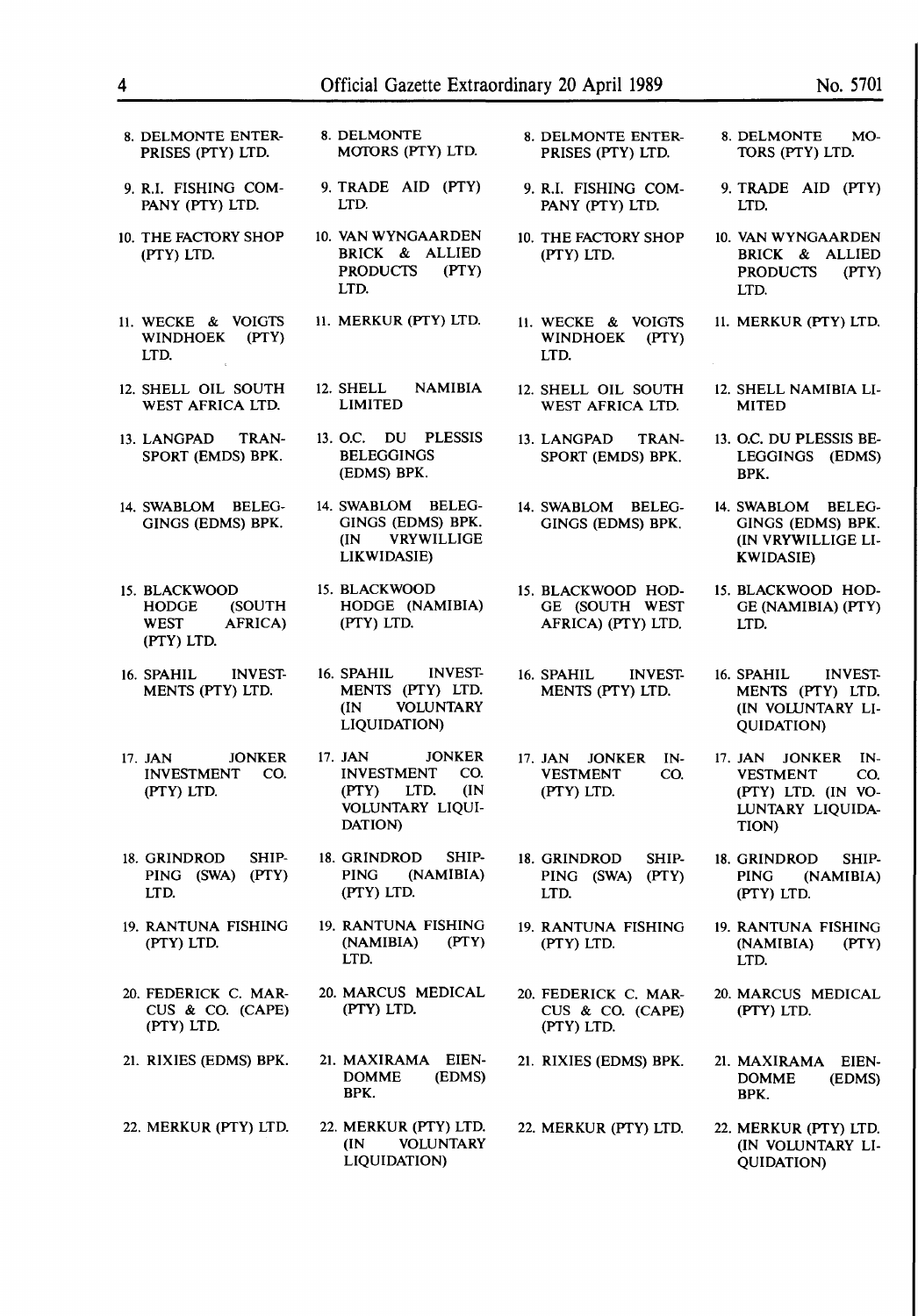$\mathbf{I}$ 

| 23. KALAHARI<br><b>STIFTUNG</b><br>LTD.       | (PTY)                                          | 23. HOTEL<br><b>PENSION</b><br><b>BAYRISCHER</b><br><b>HOF</b><br>(PTY) LTD.                                                  | STIF-<br>23. KALAHARI<br>TUNG (PTY) LTD.                          | <b>PENSION</b><br>23. HOTEL<br><b>BAYRISCHER</b><br>HOF<br>(PTY) LTD.                         |
|-----------------------------------------------|------------------------------------------------|-------------------------------------------------------------------------------------------------------------------------------|-------------------------------------------------------------------|-----------------------------------------------------------------------------------------------|
| 24. LUCHTENSTEIN<br>(PTY) LTD.                |                                                | 24. LUCHTENSTEIN<br>(1988) (PTY) LTD.                                                                                         | 24. LUCHTENSTEIN<br>(PTY) LTD.                                    | 24. LUCHTENSTEIN<br>(1988) (PTY) LTD.                                                         |
| (NAMIBIA)<br><b>LTD</b>                       | 25. M.D. ENTERPRISES<br>(PTY)                  | 25. NAMIBIA PLASTIC<br>INDUSTRIES (PTY)<br>LTD.                                                                               | 25. M.D. ENTERPRISES<br>(PTY)<br>(NAMIBIA)<br><b>LTD</b>          | 25. NAMIBIA PLASTIC<br><b>INDUSTRIES</b><br>(PTY)<br>LTD.                                     |
| 26. MASKEW                                    | <b>MILLER</b><br>(S.W.A.) (PTY) LTD.           | 26. MASKEW<br><b>MILLER</b><br>LONGMAN<br>(NAMIBIA)<br>(PTY)<br>LTD.                                                          | 26. MASKEW<br><b>MILLER</b><br>(S.W.A.) (PTY) LTD.                | 26. MASKEW<br><b>MILLER</b><br>LONGMAN (NAMI-<br>BIA) (PTY) LTD.                              |
| 27. McCARTHY<br><b>TRACTORS</b><br>(PTY) LTD. | CON-<br>(S.W.A.)                               | 27. KARIBIB<br><b>MINING</b><br><b>CONSTRUC-</b><br><b>AND</b><br><b>TION</b><br><b>COMPANY</b><br>(NAMIBIA)<br>(PTY)<br>LTD. | CON-<br>27. McCARTHY<br>(S.W.A.)<br><b>TRACTORS</b><br>(PTY) LTD. | <b>MINING</b><br>27. KARIBIB<br>AND CONSTRUCTI-<br>ON COMPANY (NA-<br>MIBIA) (PTY) LTD.       |
| 28. IMPERIAL<br>(PTY) LTD.                    | <b>NAMIBIA CAR HIRE</b>                        | 28. KESSLER CAR HIRE<br>(NAMIBIA)<br>(PTY)<br>LTD.                                                                            | NAMI-<br>28. IMPERIAL<br><b>BIA CAR HIRE (PTY)</b><br>LTD.        | 28. KESSLER CAR HIRE<br>(NAMIBIA) PTY LTD.                                                    |
| 29. E.H.<br>(PTY) LTD.                        | <b>FEIERABEND</b>                              | 29. MELMAR<br><b>TRUST</b><br>AND INVESTMENT<br><b>COMPANY</b><br>(PTY)<br>LTD.                                               | 29. E.H.<br><b>FEIERABEND</b><br>(PTY) LTD.                       | 29. MELMAR<br><b>TRUST</b><br>AND INVESTMENT<br><b>COMPANY</b><br>(PTY)<br>LTD.               |
| 30. WINDHOEK<br>(PTY) LTD.                    | <b>ALON</b>                                    | 30. DENU<br>DISTRIBU-<br>TORS (PTY) LTD.                                                                                      | 30. WINDHOEK<br><b>ALON</b><br>(PTY) LTD.                         | DISTRIBU-<br>30. DENU<br>TORS (PTY) LTD.                                                      |
| <b>STRUCTION</b>                              | 31. UNDERWATER CON-<br>CO.<br>(SWA) (PTY) LTD. | 31. GROUP<br><b>FIVE</b><br>(NAMIBIA)<br>(PTY)<br>LTD.                                                                        | 31. UNDERWATER<br><b>CONSTRUCTION</b><br>CO. (SWA) (PTY) LTD.     | 31. GROUP FIVE (NAMI-<br>BIA) (PTY) LTD.                                                      |
| <b>GRONDE</b><br>BPK.                         | 32. WINDHOEK DORPS-<br>(EDMS)                  | 32. WINDHOEK DORPS-<br><b>GRONDE</b><br>(EDMS)<br>BPK. (IN VRYWIL-<br>LIGE LIKWIDASIE)                                        | 32. WINDHOEK DORPS-<br><b>GRONDE</b><br>(EDMS)<br>BPK.            | 32. WINDHOEK DORPS-<br>(EDMS)<br><b>GRONDE</b><br>BPK. (IN VRYWILLI-<br><b>GE LIKWIDASIE)</b> |
| 33. MPS<br>(PTY) LTD.                         | <b>HOLDINGS</b>                                | 33. PUPKEWITZ HOLD-<br>INGS (PTY) LTD.                                                                                        | 33. MPS<br><b>HOLDINGS</b><br>(PTY) LTD.                          | 33. PUPKEWITZ<br>HOL-<br>DINGS (PTY) LTD.                                                     |
| LTD.                                          | 34. ARETARAGAS (PTY)                           | 34. ARETARAGAS (PTY)<br>LTD. (IN LIQUIDA-<br>TION)                                                                            | 34. ARETARAGAS (PTY)<br>LTD.                                      | 34. ARETARAGAS (PTY)<br>LTD. (IN LIQUIDA-<br>TION)                                            |
| 35. DENPROP<br>LTD.                           | (PTY)                                          | 35. NAMIB CLOTHING<br>(PTY) LTD.                                                                                              | 35. DENPROP<br>(PTY)<br>LTD.                                      | 35. NAMIB CLOTHING<br>(PTY) LTD.                                                              |
| LTD.                                          | 36. MACPHAILS (PTY)                            | 36. MACPHAILS (NAMI-<br>BIA) (PTY) LTD.                                                                                       | 36. MACPHAILS (PTY)<br>LTD.                                       | 36. MACPHAILS (NAMI-<br>BIA (PTY) LTD.                                                        |
| LTD.                                          | 37. CENTRAL MINING<br>& MINERALS (PTY)         | 37. SEA<br><b>DIAMONDS</b><br>NAMIBIA (PTY) LTD.                                                                              | 37. CENTRAL MINING<br>& MINERALS (PTY)<br>LTD.                    | 37. SEA<br><b>DIAMONDS</b><br>NAMIBIA (PTY) LTD.                                              |

J.

 $\frac{1}{2}$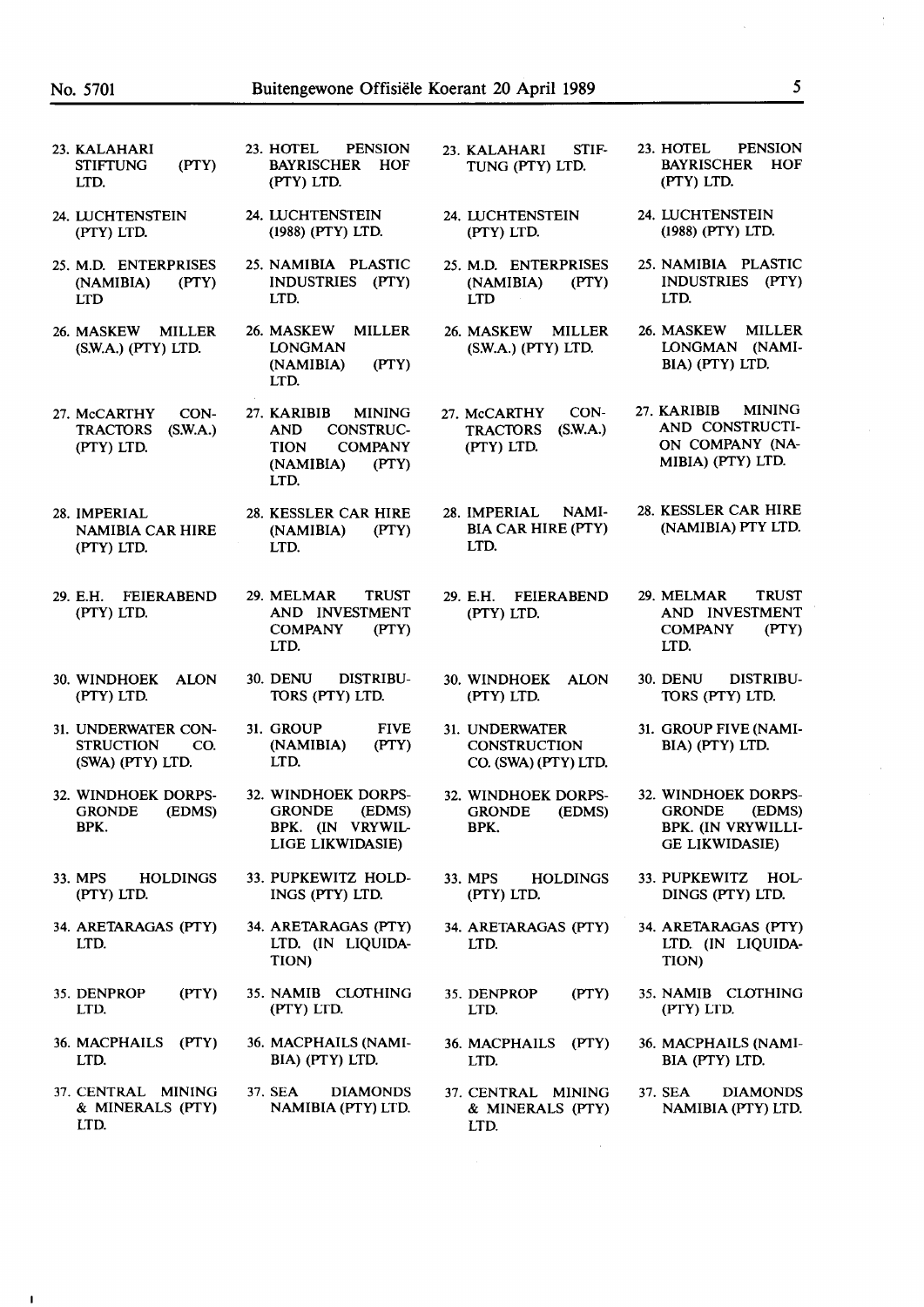| 38. NAMIBIAN ASSET<br>MANAGEMENT CO.<br>(PTY) LTD. | 38. CAPITAL<br><b>ASSET</b><br>MANAGEMENT CO.<br>$(PTY)$ LTD. | 38. NAMIBIAN ASSET<br>MANAGEMENT CO.<br>(PTY) LTD. | 38. CAPITAL<br><b>ASSET</b><br>MANAGEMENT CO.<br>(PTY) LTD. |
|----------------------------------------------------|---------------------------------------------------------------|----------------------------------------------------|-------------------------------------------------------------|
| 39. SOUTH WEST AFRI-                               | 39. NAMIBIA                                                   | 39. SOUTH WEST AFRI-                               | 39. NAMIBIA                                                 |
| <b>CAN FROZEN ROCK</b>                             | <b>ROCK</b>                                                   | <b>CAN FROZEN ROCK</b>                             | <b>ROCK</b>                                                 |
| LOBSTER PACKERS                                    | LOBSTER PACKERS                                               | LOBSTER PACKERS                                    | LOBSTER PACKERS                                             |
| (PTY) LTD.                                         | (PTY) LTD.                                                    | (PTY) LTD.                                         | (PTY) LTD.                                                  |

No. AG. 14 1989

*I* 

### NOTICE IN TERMS OF THE COMPANIES ACT, 1973: INTENDED DEREGISTRATION OF COMPANIES

Under section 73(3) of the Companies Act, 1973 (Act 61 of 1973), I hereby give notice that at the expiration of two months from the date of publication of this notice the companies mentioned in the Schedule will, unless good cause is shown to the contrary, be deregistered.

#### DEPARTEMENT VAN EKONOMIESE SAKE

No. AG. 14 1989

#### KENNISGEWING INGEVOLGE DIE MAAT-SKAPPYWET, 1973: VOORGENOME DERE-GISTRASIE VAN MAATSKAPPYE

Kragtens artikel 73(3) van die Maatskappywet, 1973 (Wet 61 van 1973), gee ek hierby kennis dat na verloop van twee maande vanaf die datum van die publikasie van hierdie kennisgewing, die maatskappye wat **in die** Bylae genoem word gederegistreer sal word, **tensy** gegronde redes daarteen aangevoer word.

B.C. SCHUTTE

Registrateur van<br>Maatskappye

B.C. SCHUTTE

Registrar of Companies Windhoek, 4 April 1989

Windhoek, 4 April 1989

#### **SCHEDULE**

- REGISTRATION NUMBER, NAME, ADDRESS, BUSINESS CATEGORY AND SHARE CAPITAL OF COMPANY
- 86/061 CONSORTIA MANAGEMENT AND FINANCIAL SERVICES (NAMIBIA) (PTY) LTD.: P.O. Box 21616, Windhoek, Secondary, **R4000**
- 86/120 **PINKYS** PROPERTY PLACE (PTY) LTD.: P.O. Box 47, Windhoek, Investments, R4 000
- 87 /003 RESTAURANT ALT-WINDHOEK (PTY) LTD.: P.O. Box 21714, Windhoek, Commerce, Rl 000

#### BYLAE

- REGISTRASIENOMMER, **NAAM,** ADRES, BEDRYFSKATEGORIE EN AANDELEKAPI-TAAL VAN MAATSKAPPY
- 86/061 CONSORTIA MANAGEMENT AND FINANCIAL SERVICES (NAMIBIA) (PTY) LTD.: Posbus 21616, Windhoek, Sekonder, R4 000
- 86/120 PINKYS PROPERTY PLACE (PTY) LTD.: Posbus 47, Windhoek, Beleggings, R4 000
- 87 /003 RESTAURANT ALT-WINDHOEK (PTY) LTD.: Posbus 21714, Windhoek, Handel, Rl 000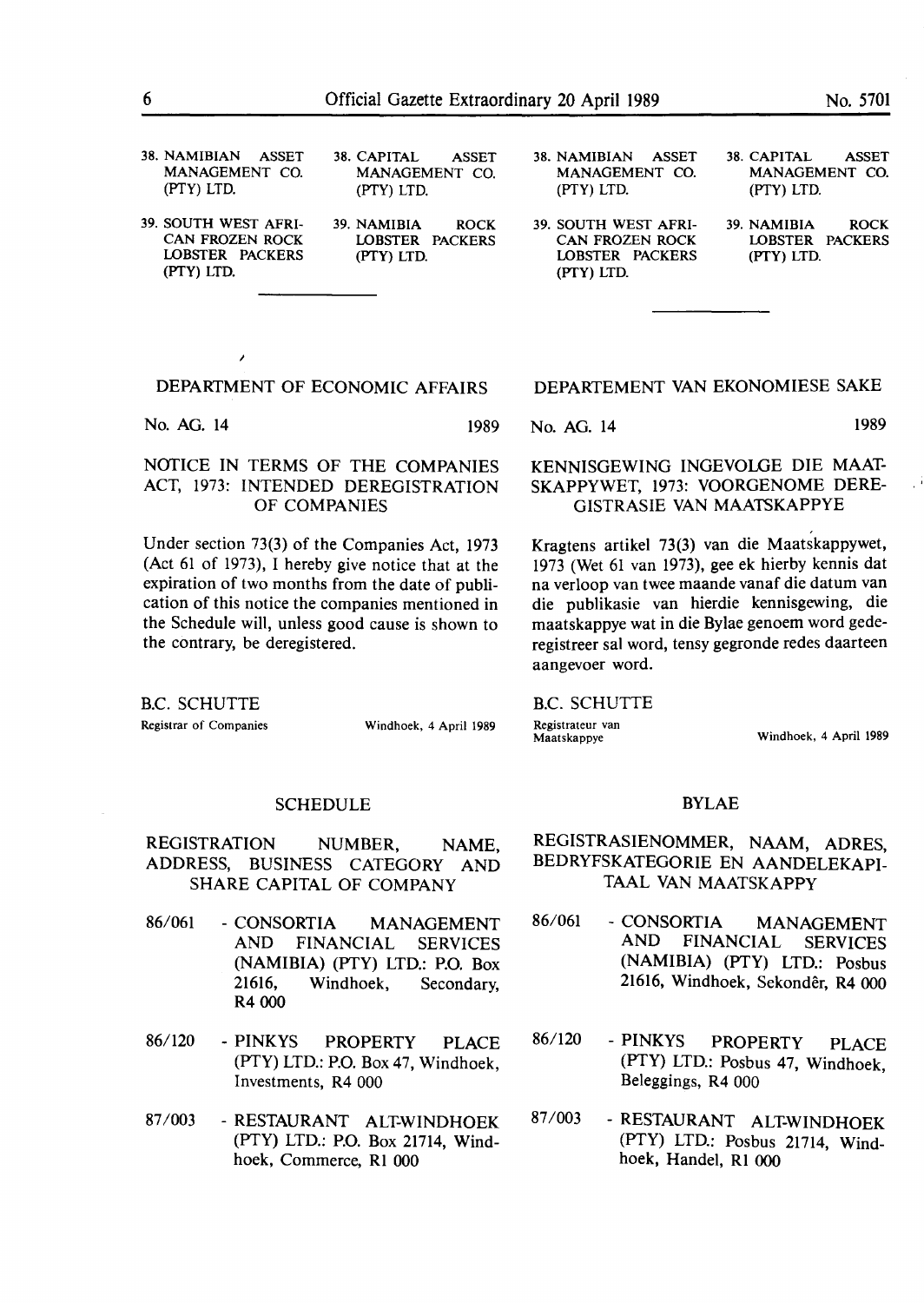- 84/084 OLUNO GROOTHANDEL (EDMS) BPK.: P.O. Box 21616, Windhoek, Commerce, RIO 000
- 73/5843 NAMA IRON (PTY) LTD.: P.O. Box 1571, Windhoek, Mining, R5 000
- 148/68 TERRACE BAY HOLDINGS (PTY) LTD.: P.O. Box 1571, Windhoek, Investments, Rl 000
- 184/67 **NAMIB** ENGINEERING SUP-PLIES (PTY) LTD.: P.O. Box 1571, Windhoek, Services, R250
- 183/67 STRATHMORE TANTALITE (PTY) LTD.: P.O. Box 22288, Windhoek, Mining, Rl 000,00
- 86/008 MOLNAM (PTY) LTD.: P.O. Box 3876, Windhoek, Fishing, Rl 000
- 86/070 AFRICAN FISHING CO. (PTY) LTD.: P.O. Box 3876, Windhoek, Fishing, Rl 000
- 80/147 EDHEC (PTY) LTD.: P.O. Box 2558, Windhoek, Farming, Rl4 400
- 77/3104 NOMTSAS LIVESTOCK DEALERS (PTY) LTD.: P.O. Box 2558, Windhoek, Farming, RlO0
- 86/110 CONSTRUCTION ALLIANCE (PTY) LTD.: P.O. Box 21616, Windhoek, Commerce, R200
- 86/092 SATIN SLIPPER NAMIBIE (EDMS) BPK.: P.O. Box 30861, Windhoek, Commerce, R4 000
- 86/038 NAMIBIA AND ORANGE RIVER MINING CO. (PTY) LTD.: P.O. Box 1571, Windhoek, Mining, R4 000
- 86/132 LIVE STOCK CARRIERS (EDMS) BPK.: P.O. Box 21616, Windhoek, Services, R4 000
- 86/151 JAGOS REPRESENTATIVES (PTY) LTD.: P.O. Box 452, Windhoek, Commerce, RlO0

•

- 84/084 OLUNO GROOTHANDEL (EDMS) BPK.: Posbus 21616, Windhoek, Handel, RIO 000
- 73/5843 NAMA IRON (PTY) LTD.: Posbus 1571, Windhoek, Mynbou, *RS* 000
- 148/68 TERRACE BAY HOLDINGS (PTY) LTD.: Posbus 1571, Windhoek, Beleggings, RI 000
- 184/67 **NAMIB** ENGINEERING SUP-PLIES (PTY) LTD.: Posbus 1571, Windhoek, Dienste, R250
- 183/67 STRATHMORE TANTALITE **(PTY)** LTD.: Posbus 22288, Windhoek, Mynbou, Rl 000,00
- 86/008 MOLNAM (PTY) LTD.: Posbus 3876, Windhoek, Vissery, RI 000
- 86/070 AFRICAN FISHING CO. (PTY) LTD.: Posbus 3876, Windhoek, Vissery, Rl 000
- 80/147 EDHEC (PTY) LTD.: Posbus 2558, Windhoek, Boerdery, Rl4 400
- 77/3104 NOMTSAS LIVESTOCK DEA-LERS (PTY) LTD.: Posbus 2558, Windhoek, Boerdery, RIOO
- 86/110 - CONSTRUCTION ALLIANCE (PTY) LTD.: Posbus 21616, Windhoek, Handel, R200
- 86/092 - SATIN SLIPPER NAMIBIË (EDMS) BPK.: Posbus 30861, Windhoek, Handel, R4 000
- 86/038 - NAMIBIA AND ORANGE RIVER MINING CO. (PTY) LTD.: Posbus 1571, Windhoek, Mynbou, R4 000
- 86/132 - LIVE STOCK CARRIERS (EDMS) BPK.: Posbus 21616, Windhoek, Dienste, R4 000
- 86/151 - JAGOS REPRESENTATIVES (PTY) LTD.: Posbus 452, Windhoek, Handel, R100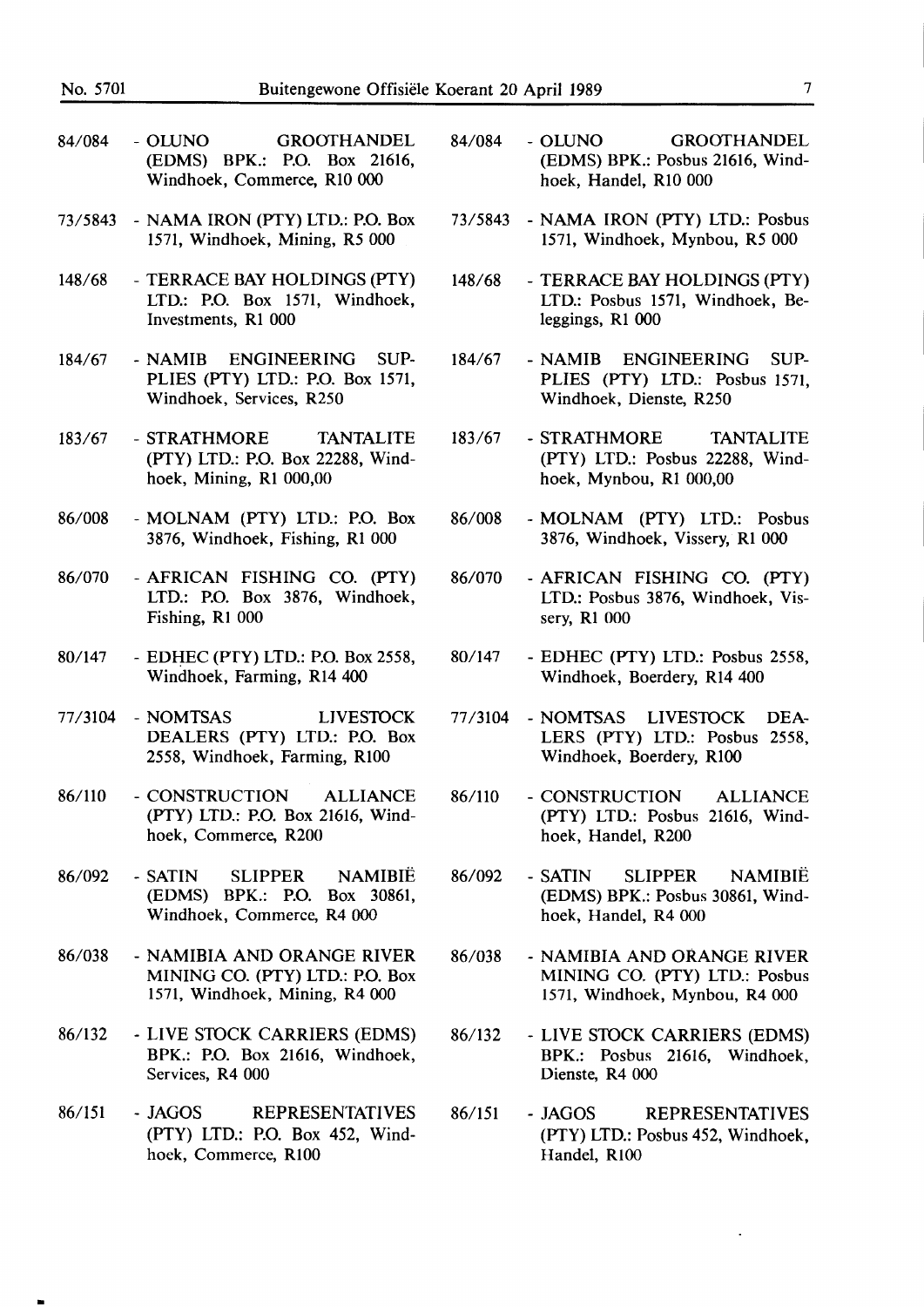| 86/136 |                | - AFRO AMERICAN EXPORTS              |  |
|--------|----------------|--------------------------------------|--|
|        |                | $(PTY)$ LTD.: P.O. Box 47, Windhoek, |  |
|        | Services, R100 |                                      |  |

- 87 /002 NAMIBIA SHOE TECHNOLOGY **(PTY)** LTD.: **P.O.** Box 1857, Windhoek, Commerce, RlOO
- 84/083 NAMIBIA FARM ADMINISTRA-TION (PTY) LTD.: P.O. Box 21332, Windhoek, Farming, R4 000
- 86/052 F.G. BUILDING CONSTRUCTION (PTY) LTD.: P.O. Box 70, Kalkrand, Secondary, **RlOO**
- 86/136 AFRO **AMERICAN** EXPORTS (PTY) LTD.: Posbus 47, Windhoek, Dienste, R100
- 87 /002 NAMIBIA SHOE TECHNOLOGY (PTY) LTD.: Posbus 1857, Windhoek, Handel, RlOO
- 84/083 NAMIBIA FARM ADMINISTRA-TION (PTY) LTD.: Posbus 21332, Windhoek, Boerdery, R4 000
- 86/052 F.G. BUILDING CONSTRUCTION (PTY) LTD.: Posbus 70, Kalkrand, Sekondêr, R100

No. AG. 15 1989

#### NOTICE **IN TERMS OF** THE **COMPANIES ACT,** 1973: **DEREGISTRATION** OF **EXTER-NAL COMPANIES**

In terms of section 332(4) of the Companies Act, 1973 (Act 61 of 1973), I hereby give notice that a notice, that the company has ceased to have a place of business in the Territory of South West Africa, has been received from every external company referred to in the Schedule and that I have deregistered every such company.

B.C. SCHUTTE

Registrar of Companies Windhoek, 4 April 1989

#### DEPARTEMENT VAN EKONOMIESE SAKE

No. AG. 15 1989

### KENNISGEWING INGEVOLGE DIE MAAT-**SKAPPYWET,** 1973 **DEREGISTRASIE VAN**  BUITELANDSE **MAATSKAPPYE**

Ingevolge artikel 332(4) van die Maatskappywet, 1973 (Wet 61 van 1973), gee ek hierby kennis dat 'n kennisgewing dat die maatskappy opgehou bet om 'n besigheidsplek in die gebied Suidwes-Afrika te he van elke buitelandse maatskappy waarna in die Bylae verwys word, ontvang is en dat ek elke sodanige maatskappy gederegistreer bet.

B.C. SCHUTTE Registrateur van<br>Maatskappye

Windhoek, 4 April 1989

### SCHEDULE

REGISTRATION NUMBER, NAME, AD-DRESS, BUSINESS CATEGORY AND SHARE CAPITAL OF COMPANY

F/74/3721 - DURO CONSTRUCTION CO. (SWA) (PTY) LTD.: P.O. Box 1317, Windhoek, Secondary, R4 000

#### BYLAE

REGISTRASIENOMMER, NAAM, ADRES, BEDRYFSKATEGORIE EN AANDELEKAPI-TAAL VAN MAATSKAPPY

F/74/3721 - DURO CONSTRUCTION CO. (SWA) (PTY) LTD.: Posbus 1317, Windhoek, Sekonder, R4 000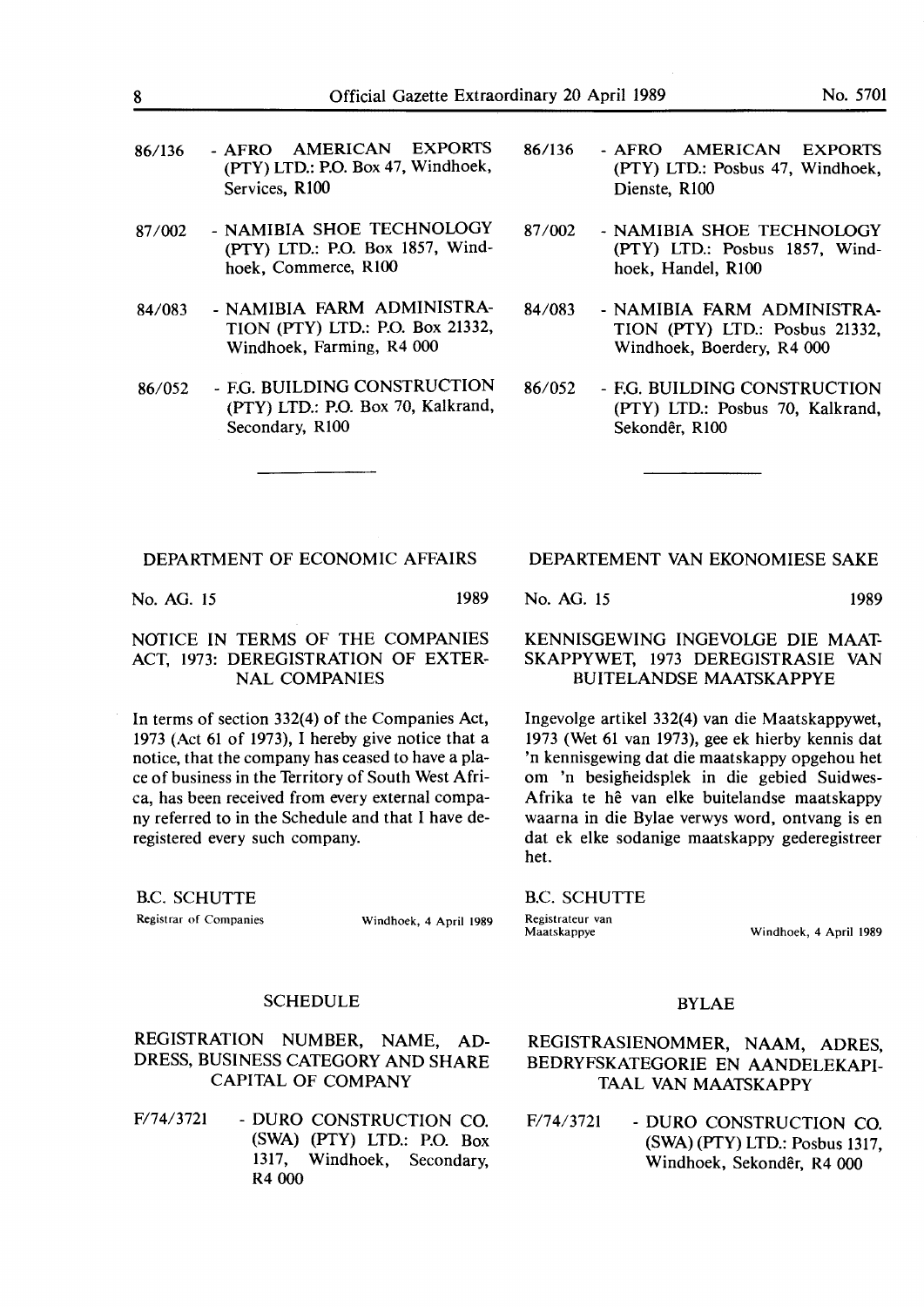- F/UF/135 BURROUGHS MACHINES LI-MITED: P.O. Box 1857, Windhoek, Commerce, **RS 000**
- F/80/204 ARACCA EXPLORATIONS INCORPORATED: P.O. Box 85, Windhoek, Mining, R200
- F/80/06098 WILLIE DIQUE MAKE-LAARS (EDMS) BPK.: P.O. Box 30511, Windhoek, Commerce, R<sub>4</sub> 000
- F/UF/135 BURROUGHS MACHINES LI-MITED: Posbus 1857, Windhoek, Handel, **RS 000**
- F/80/204 ARACCA EXPLORATIONS INCORPORATED: Posbus 85, Windhoek, Mynbou, R200
- F/80/06098 WILLIE DIQUE MAKE-LAARS (EDMS) BPK.: Posbus 30511, Windhoek, Handel, R4 000

No. AG. 16 1989

#### **NOTICE IN TERMS OF THE COMPANIES**  ACT, 1973: DEREGISTRATION OF COMPANIES

In terms of section 73(5) of the Companies Act, 1973 (Act 61 of 1973), I hereby give notice that I have, at the expiration of the period mentioned in Government Notice 153 of 1988, published under section 73(3) of the said Companies Act, 1973, deregistered the companies mentioned in the Schedule under the said section 73(5), as no good cause to the contrary has been shown by the companies.

B.C. SCHUTTE Registrar of Companies Windhoek, 4 April 1989

### DEPARTEMENT VAN EKONOMIESE SAKE

No. AG. 16 1989

#### KENNISGEWING INGEVOLGE DIE MAAT-SKAPPYWET, 1973: DEREGISTRASIE VAN MAATSKAPPYE

lngevolge artikel 73(5) van die Maatskappywet, 1973 (Wet 61 van 1973), gee ek hierby kennis dat ek na verloop van die tydperk vermeld in Goewermentskennisgewing 153 van 1988, wat gepubliseer is kragtens artikel 73(3) van genoemde Maatskappywet, 1973, die maatskappye wat in die Bylae vermeld word kragtens genoemde artikel 73(5) gederegistreer bet, aangesien genoemde maatskappye geen gegronde redes daarteen aangevoer het nie.

#### B.C. SCHUTTE

Registrateur van<br>Maatskappye

Windhoek, 4 April 1989

#### **SCHEDULE**

#### REGISTRATION NUMBER, NAME, AD-DRESS, BUSINESS CATEGORY AND SHARE CAPITAL OF COMPANY

21/86/104 - THE BUILDING AND DE-VELOPMENT CORPORATION OF NAMIBIA (Incorporated Association not for Gain) P.O. Box 21616, Windhoek, Services, R NIL

#### BYLAE

#### REGISTRASIENOMMER, NAAM, ADRES, BEDRYFSKATEGORIE EN AANDELEKAPI-TAAL VAN MAATSKAPPY

21/86/104 - THE BUILDING AND DEVE-LOPMENT CORPORATION OF NAMIBIA (Incorporated Association not for Gain) Posbus 21616, Windhoek, Dienste, R NIL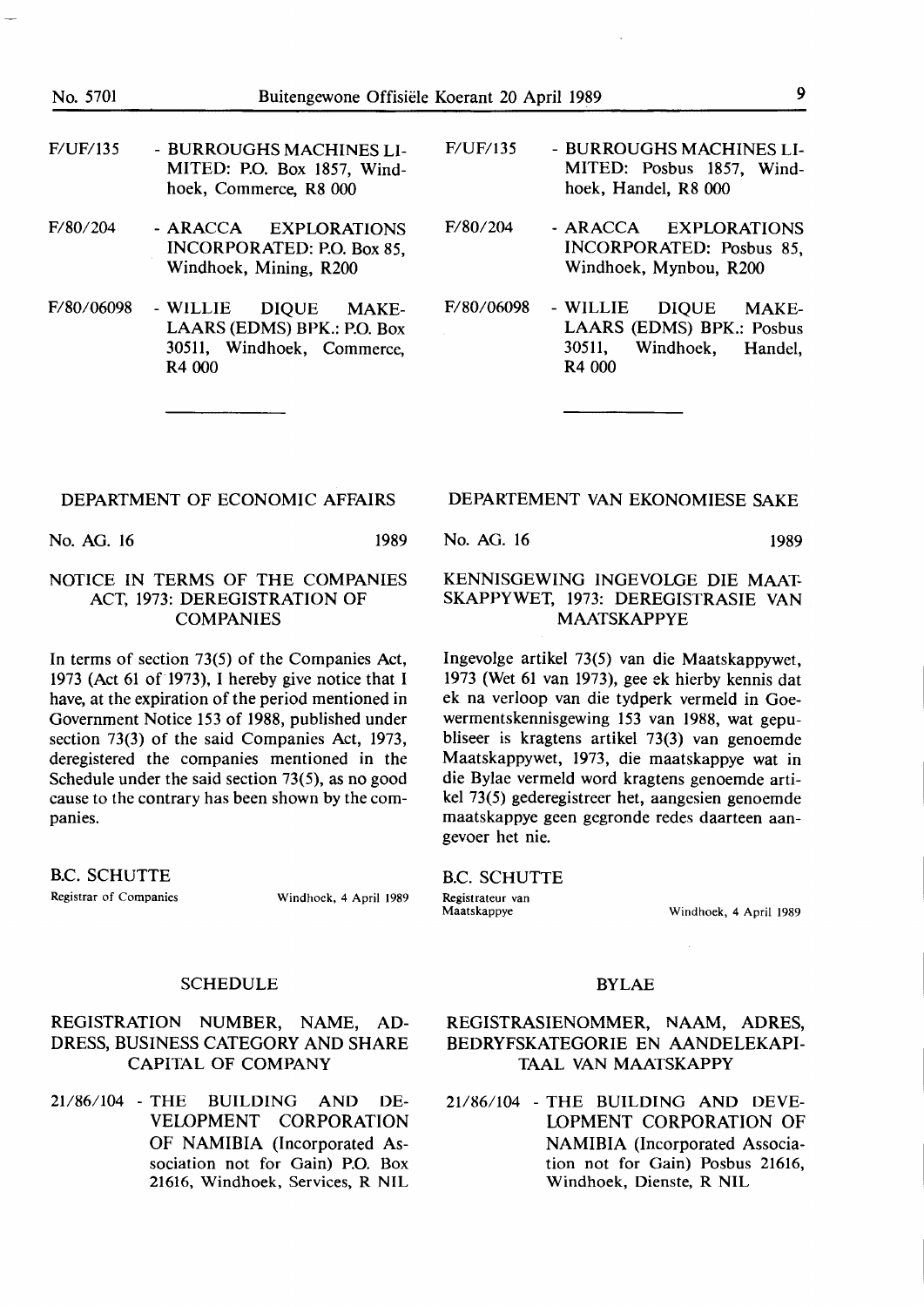| 1892   | - WELGEMEEND (PTY) LTD.: P.O.<br>BOX 22173, Windhoek, Invest-<br>ments, R100                                    | 1892   | - WELGEMEEND (PTY) LTD<br>Posbus 22173, Windhoek, Beleg<br>gings, R100                                        |
|--------|-----------------------------------------------------------------------------------------------------------------|--------|---------------------------------------------------------------------------------------------------------------|
| 86/035 | - OLOV'S SERVICES (PTY) LTD.:<br>P.O. BOX 835, Swakopmund, Serv-<br>ices, R4 000                                | 86/035 | - OLOV'S SERVICES (PTY) LTD<br>Posbus 835, Swakopmund, Dienste<br>R4 000                                      |
| 86/118 | - WINDHOEK VLEIS<br>(EDMS)<br>BPK.: P.O. Box 21327, Windhoek,<br>Commerce, R4 000                               | 86/118 | - WINDHOEK VLEIS<br>(EDMS<br>BPK.: Posbus 21327, Windhoek<br>Handel, R4 000                                   |
| 86/050 | - NDUMBA (PTY) LTD.: P.O. Box<br>264, Rundu, Commerce, R100                                                     | 86/050 | - NDUMBA (PTY) LTD.: Posbu<br>264, Rundu, Handel, R100                                                        |
| 85/054 | - TAISUN EXPORT & IMPORT<br>(PTY) LTD.: P.O. Box 43, Wind-<br>hoek, Commerce, R4 000                            | 85/054 | - TAISUN EXPORT & IMPORT<br>(PTY) LTD.: Posbus 43, Windhoek<br>Handel, R4 000                                 |
| 86/077 | - D.A.R. PROPERTIES<br>(SWA/NAMIBIA) (PTY) LTD.:<br>P.O. Box 21310, Windhoek, Secon-<br>dary, R4 000            | 86/077 | - D.A.R. PROPERTIES (SWA/NA<br>MIBIA) (PTY) LTD.: Posbus 21310<br>Windhoek, Sekondêr, R4 000                  |
| 80/124 | - PERWALD<br>ENGINEERING<br>(PTY) LTD.: P.O. Box 1571, Wind-<br>hoek, Secondary, R4 000                         | 80/124 | - PERWALD<br><b>ENGINEERING</b><br>(PTY) LTD.: Posbus 1571, Wind<br>hoek, Sekondêr, R4 000                    |
| 86/029 | - NAMIBIA FEAUTRES<br><b>AND</b><br>PRESS AGENCY (PTY) LTD.:<br>P.O. Box 30093, Windhoek, Ser-<br>vices, R5 000 | 86/029 | - NAMIBIA<br><b>FEATURES</b><br><b>AN</b><br>PRESS AGENCY (PTY) LTI<br>Posbus 30093, Windhoek, Diens<br>R5000 |
| 1947   | - STRATHMORE TIN (PTY) LTD.:<br>P.O. Box 22288, Windhoek, Min-<br>ing, R1 000 000                               | 1947   | - STRATHMORE TIN (PTY) LTI<br>Posbus 22288, Windhoek, My<br>bou, R1 000 000                                   |
| 1948   | - STRATHMORE<br><b>DIAMONDS</b><br>(PTY) LTD.: P.O. Box 22288, Wind-<br>hoek, Mining, R500 000                  | 1948   | - STRATHMORE<br><b>DIAMONI</b><br>(PTY) LTD.: Posbus 22288, Wit<br>hoek, Mynbou, R500 000                     |
| 84/051 | - MAT-MAR (PTY) LTD.: P.O. Box<br>Windhoek,<br>Commerce,<br>1857,<br>R <sub>20</sub> 000                        | 84/051 | - MAT-MAR (PTY) LTD.: Post<br>1857, Windhoek, Handel, R20                                                     |
| 1613   | - ROCKY EXPLORATION AND<br>DEVELOPMENT S.W.A. (PTY)<br>LTD.: P.O. Box 1571, Windhoek,<br>Mining, R200           | 1613   | - ROCKY EXPLORATION<br>DEVELOPMENT S.W.A. (P<br>LTD.: Posbus 1571, Windh<br>Mynbou, R200                      |

 $10\,$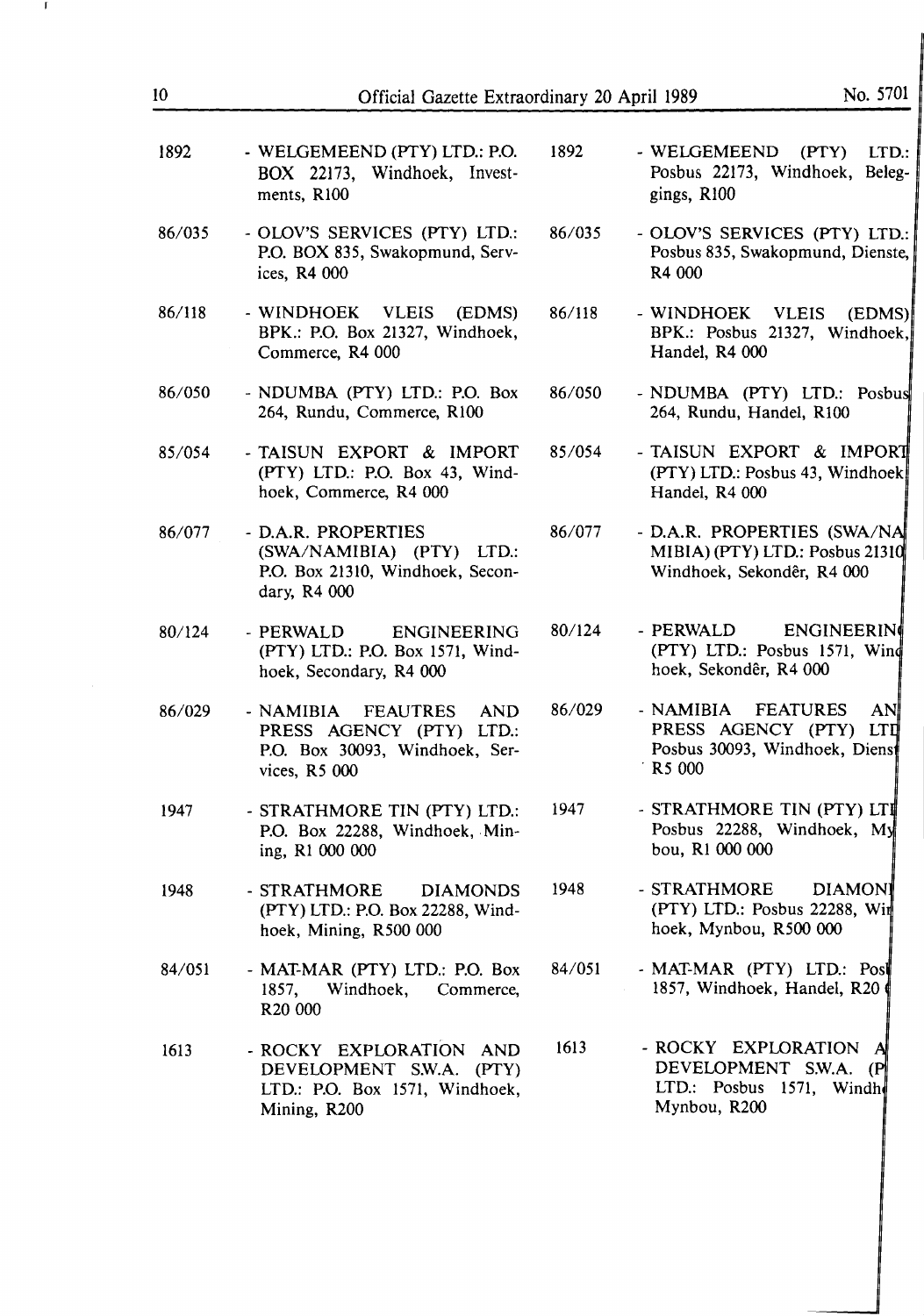| 85/050   | - I BAMPTON BUILDERS (PTY)<br>LTD.: P.O. Box 1857, Windhoek,<br>Secondary, R100                                     | 85/050   | - I BAMPTON BUILDERS (PTY)<br>LTD.: Posbus 1857, Windhoek, Se-<br>kondêr, R100                                   |
|----------|---------------------------------------------------------------------------------------------------------------------|----------|------------------------------------------------------------------------------------------------------------------|
| 1631     | - LOVEGEM DIAMOND MINING<br>CO. (PTY) LTD.: P.O. Box 22288,<br>Windhoek, Mining, R200                               | 1631     | - LOVEGEM DIAMOND MINING<br>CO. (PTY) LTD.: Posbus 22288,<br>Windhoek, Mynbou, R200                              |
| 2002     | - STRATHMORE SALT MINING<br>CO. (PTY) LTD.: P.O. Box 1571,<br>Windhoek, Mining, R200                                | 2002     | - STRATHMORE SALT MINING<br>CO. (PTY) LTD.: Posbus 1571,<br>Windhoek, Mynbou, R200                               |
| 82/040   | - NAMIBIA ELECTRONIC BUSI-<br>NESS MACHINES (PTY) LTD.:<br>P.O. Box 21459, Windhoek, Com-<br>merce, R4 000          | 82/040   | - NAMIBIA ELECTRONIC BUSI-<br>NESS MACHINES (PTY) LTD.:<br>Posbus 21459, Windhoek, Handel,<br>R4 000             |
| 83/005   | - BREITENBACH INVESTMENTS<br>(PTY) LTD.: P.O. Box 21310, Wind-<br>hoek, Commerce, R4 000                            | 83/005   | - BREITENBACH INVESTMENTS<br>(PTY) LTD.: Posbus 21310, Wind-<br>hoek, Handel, R4 000                             |
| 77/03998 | - H.B. BOOYSEN LABORATORY<br>& ENGINEERING SERVICES<br>(PTY) LTD.: P.O. Box 21310, Wind-<br>hoek, Secondary, R4 000 | 77/03998 | - H.B. BOOYSEN LABORATORY<br>& ENGINEERING SERVICES<br>(PTY) LTD.: Posbus 21310, Wind-<br>hoek, Sekondêr, R4 000 |
| 250/69   | - LIPLAHI (PTY) LTD.: P.O. Box<br>Windhoek,<br>5048,<br>Commerce,<br>R25 000, N.P.V.                                | 250/69   | - LIPLAHI (PTY) LTD.: Posbus<br>5048, Windhoek, Handel, R25 000,<br>N.P.V.                                       |
| 83/016   | - INTERNATIONAL COMMUNI-<br>CATION GROUP (PTY) LTD.:<br>P.O. Box 3224, Windhoek, Com-<br>merce, R4 000              | 83/016   | - INTERNATIONAL COMMUNI-<br>CATION GROUP (PTY) LTD.:<br>Posbus 3224, Windhoek, Handel,<br>R4 000                 |
| 83/015   | - TELKOM (PTY) LTD.: P.O. Box<br>Windhoek,<br>3224,<br>Commerce,<br>R4 000                                          | 83/015   | - TELKOM (PTY) LTD.: Posbus<br>3224, Windhoek, Handel, R4 000                                                    |

80/143 - ALLINAD (S.W.A.) (PTY) LTD.: P.O. Box 30, Windhoek, Commerce, R100

165/68 - SWAKOPMUND MANUFAC-TURERS (PTY) LTD.: P.O. Box 38, Swakopmund, Commerce, RIO 000

80/143 - ALLINAD (S.W.A.) (PTY) LTD.: Posbus 30, Windhoek, Handel, RlO0

165/68 - SWAKOPMUND MANUFACTU-RERS (PTY) LTD.: Posbus 38, Swakopmund, Handel, RIO 000

 $\ddot{\phantom{a}}$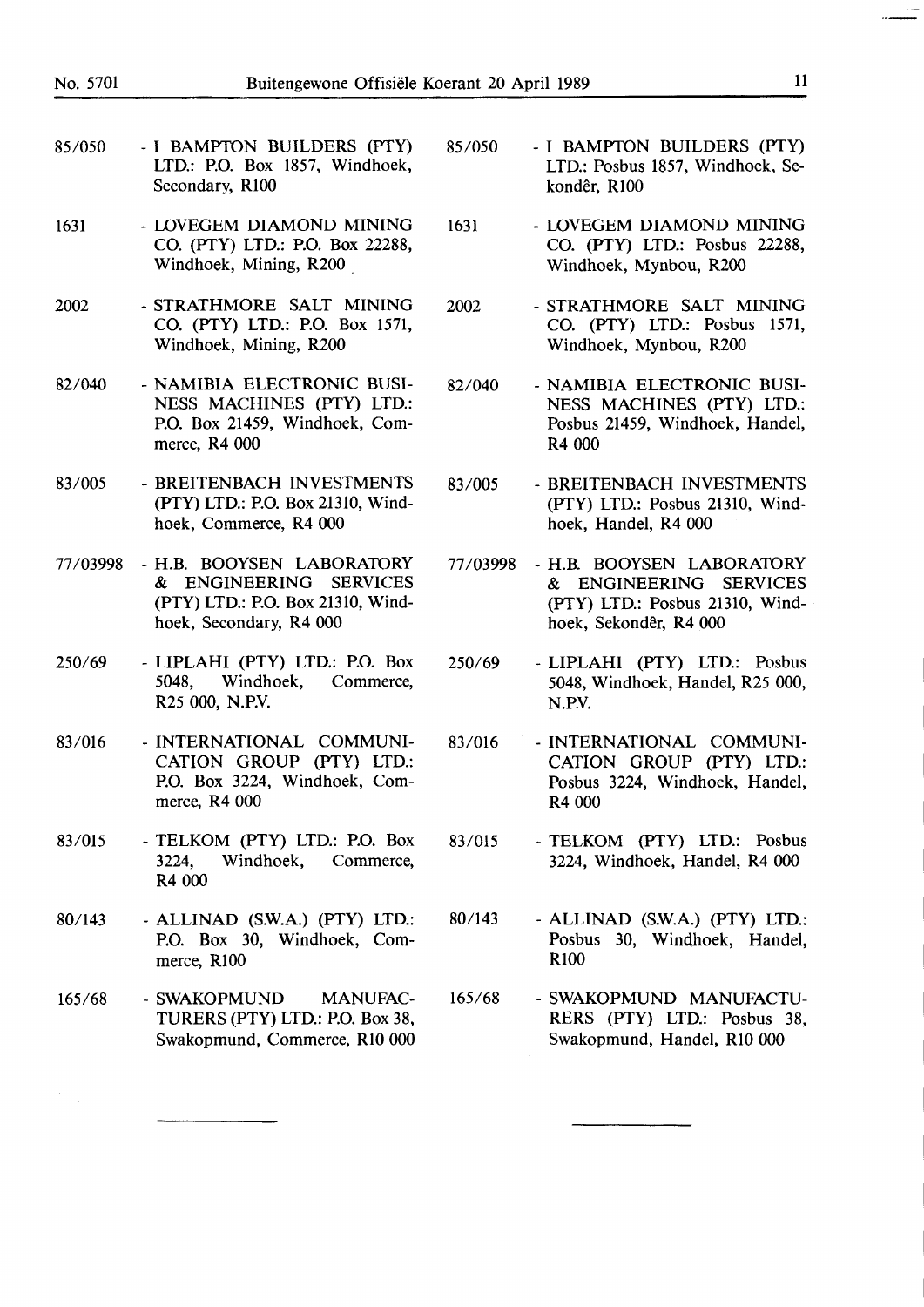No. AG. 17 1989

### NOTICE IN TERMS OF THE COMPANIES ACT, 1973: DEREGISTRATION OF COMPANIES

In terms of section 73(5) of the Companies Act, 1973 (Act 61 of 1973), I hereby give notice that a written statement to the effect that the company has ceased to carry on business and has no assets or liabilities has been received from every company referred to in the Schedule and that I have deregistered every such company under the said section 73(5).

B.C. SCHUTTE Registrar of Companies Windhoek, 4 April 1989

#### SCHEDULE

#### REGISTRATION NUMBER, NAME, ADRESS, BUSINESS CATEGORY AND SHARE CAPI-TAL OF COMPANY

- 87/140 PRIOR INVESTMENT TRUST (PTY) LTD.: P.O. Box 9245, Windhoek, Investments, R4 000
- 87 /081 PARSONS BAKKERY (EDMS) BPK.: P.O. Box 21310, Windhoek, Commerce, R4 000
- 79/131 YARROW (NAMIBIA) (PTY) LTD.: P.O. Box 1317, Windhoek, Secondary, R4 000
- 74/1085 SONCOR (PTY) LTD.: P.O. Box 1460, Windhoek, Investments, RlOO
- 73/13363 - DERNA BOERDERY MAAT-**SKAPPY** (EDMS) **BPK.:** P.O. Box 21414, Windhoek, Farming, R4 000
- 70/9120 BLUE EXPRESS BUSDIENS (EDMS) **BPK.:** P.O. Box 21616, Windhoek, Services, RIO 000

#### DEPARTEMENT VAN EKONOMIESE SAKE

No. AG. 17 1989

#### KENNISGEWING INGEVOLGE DIE MAAT-SKAPPYWET, 1973 DEREGISTRASIE VAN MAATSKAPPYE

lngevolge artikel 73(5) van die Maatskappywet, 1973 (Wet 61 van 1973), gee ek hierby kennis dat 'n skriftelike verklaring met die strekking dat die maatskappy opgehou het om besigheid te dryf en geen bates of laste besit nie van elke maatskappy waarna in die Bylae verwys word, ontvang is en dat ek elke sodanige maatskappy kragtens genoemde artikel 73(5) gederegistreer het.

B.C. SCHUTTE

Registrateur van<br>Maatskappve

Windhoek, 4 April

#### BYLAE

#### REGISTRASIENOMMER, **NAAM,** ADRES, BEDRYFSKATEGORIE EN AANDELEKAPI-**TAAL VAN MAATSKAPPY**

- 87 /140 PRIOR INVESTMENT TRUST (PTY) LTD.: Posbus 9245, Windhoek, Beleggings, R4 000
- 87 /081 PARSONS BAKKERY (EDMS) BPK.: Posbus 21310, Windhoek, Handel, R4 000
- 79/131 **YARROW (NAMIBIA) (PTY)**  LTD.: Posbus 1317, Windhoek, Sekonder, R4 000
- 74/1085 SONCOR (PTY) LTD.: Posbus 1460, Windhoek, Beleggings, RlOO
- 73/13363 - **DERNA**  SKAPPY (EDMS) BFK.: Posbus 21414, R4 000 BOERDERY MAAT- Windhoek, Boerdery,
- 70/9120 BLUE EXPRESS BUSDIENS (EDMS) BPK.: Posbus 21616, Windhoek, Dienste, RIO 000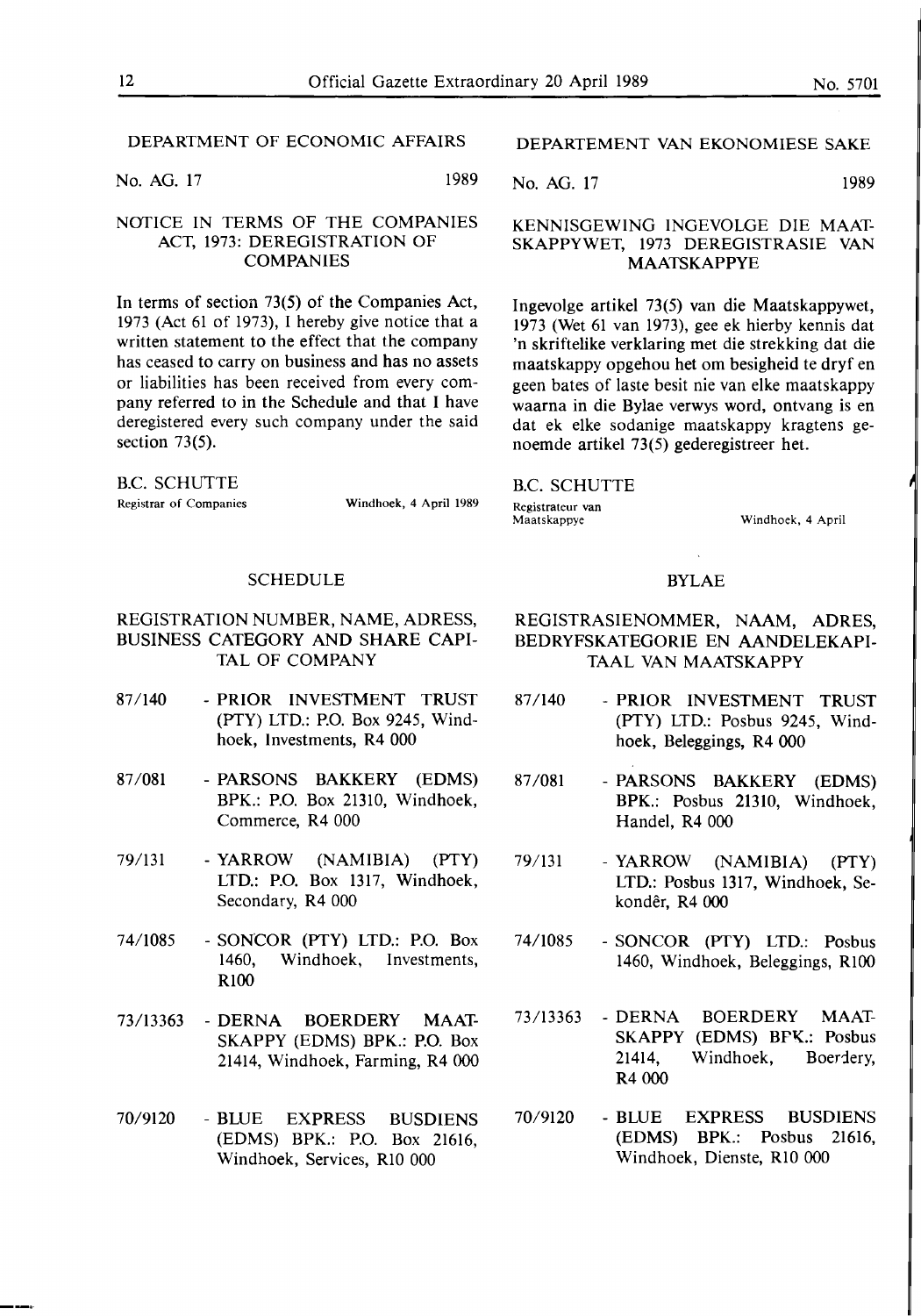- 68/1537 - OCEAN PRODUCTS (PTY) LTD.: P.O. Box 30, Windhoek, Investments, RlOO
- 158/68 - GOREANGAB DEVELOP-MENTS (PTY) LTD.: P,O. Box 85, Windhoek, Services, RlOO
- 79/055 - W.L. OCHSE LEWENDEHAWE (S.W.A.) (EDMS) BPK.: **P.O.** Box 1857, Windhoek, Commerce, R4000
- 81 - KOCH & SCHULTEISS (PTY) LTD.: P.O. Box 23019, Windhoek, Commerce, R10 000
- 72/1912 - SARUBAR (PTY) LTD.: P.O. Box 26, Luderitz, Commerce, Rl 100
- 832 - TRIPLEJAY EQUIPMENT (SWA) (PTY) LTD.: P.O. Box 21310, Windhoek, Commerce, R10 000
- 776 - THE UNITED SHIPPING COM-PANY (PTY) LTD.: P.O. Box 21310, Windhoek, Commerce, Rl0 000
- 1518 - SOUTH WEST ENTERPRISES (PTY) LTD.: P.O. Box 2319, Windhoek, Commerce, RIO 000
- 179/68 - INDUPROP (PTY) LTD.: **P.O.** Box 2319, Windhoek, Commerce, R20 000
- 84/017 -SWAKOP CONSTRUCTION (PTY) LTD.: P.O. Box 427, Windhoek, Secondary, RlOO
- 87/120 - BLUE-WHITE DIAMONDS (PTY) LTD.: **P.O.** Box 21310, Windhoek, Mining, R4 000
- 86/067 - HENCHU **(PfY)** LTD.: P.O. Box 3386, Windhoek, Mining, RlOO
- 77/0087 - KABUFLEX (PTY) LTD.: P.O. Box 2258, Windhoek, Secondary, R4 000
- 68/1537 OCEAN PRODUCTS (PTY) LTD.: Posbus 30, Windhoek, Beleggings, RlOO
- 158/68 GOREANGAB DEVELOP-MENTS (PTY) LTD.: Posbus 85, Windhoek, Dienste, RlOO
- 79/055 W.L. OCHSE LEWENDEHAWE (S.W.A.) (EDMS) BPK.: Posbus 1857, Windhoek, Handel, R4 000
- 81 KOCH & SCHULTEISS (PTY) LTD.: Posbus 23019, Windhoek, Handel, RIO 000
- 72/1912 SARUBAR (PTY) LTD.: Posbus 26, Luderitz, Handel, Rl 100
- 832 TRIPLEJAY EQUIPMENT (SWA) (PTY) LTD.: Posbus 21310, Windhoek, Handel, RIO 000
- 776 THE UNITED SHIPPING COM-PANY (PTY) LTD.: Posbus 21310, Windhoek, Handel, RIO 000
- 1518 SOUTH WEST ENTERPRISES (PTY) LTD.: Posbus 2319, Windhoek, Handel, RlO 000
- 179/68 INDUPROP **(PTY)** LTD.: Posbus 2319, Windhoek, Handel, R20 000
- 84/017 SWAKOP CONSTRUCTION (PTY) LTD.: Posbus 427, Windhoek, Sekonder, RlO0
- 87 /120 BLUE-WHITE DIAMONDS (PTY) LTD.: Posbus 21310, Windhoek, Mynbou, R4 000
- 86/067 HENCHU (PfY) LTD.: Posbus 3386, Windhoek, Mynbou, RlOO
- 77 /0087 KABUFLEX (PTY) LTD.: Posbus 2258, Windhoek, Sekonder, R4 000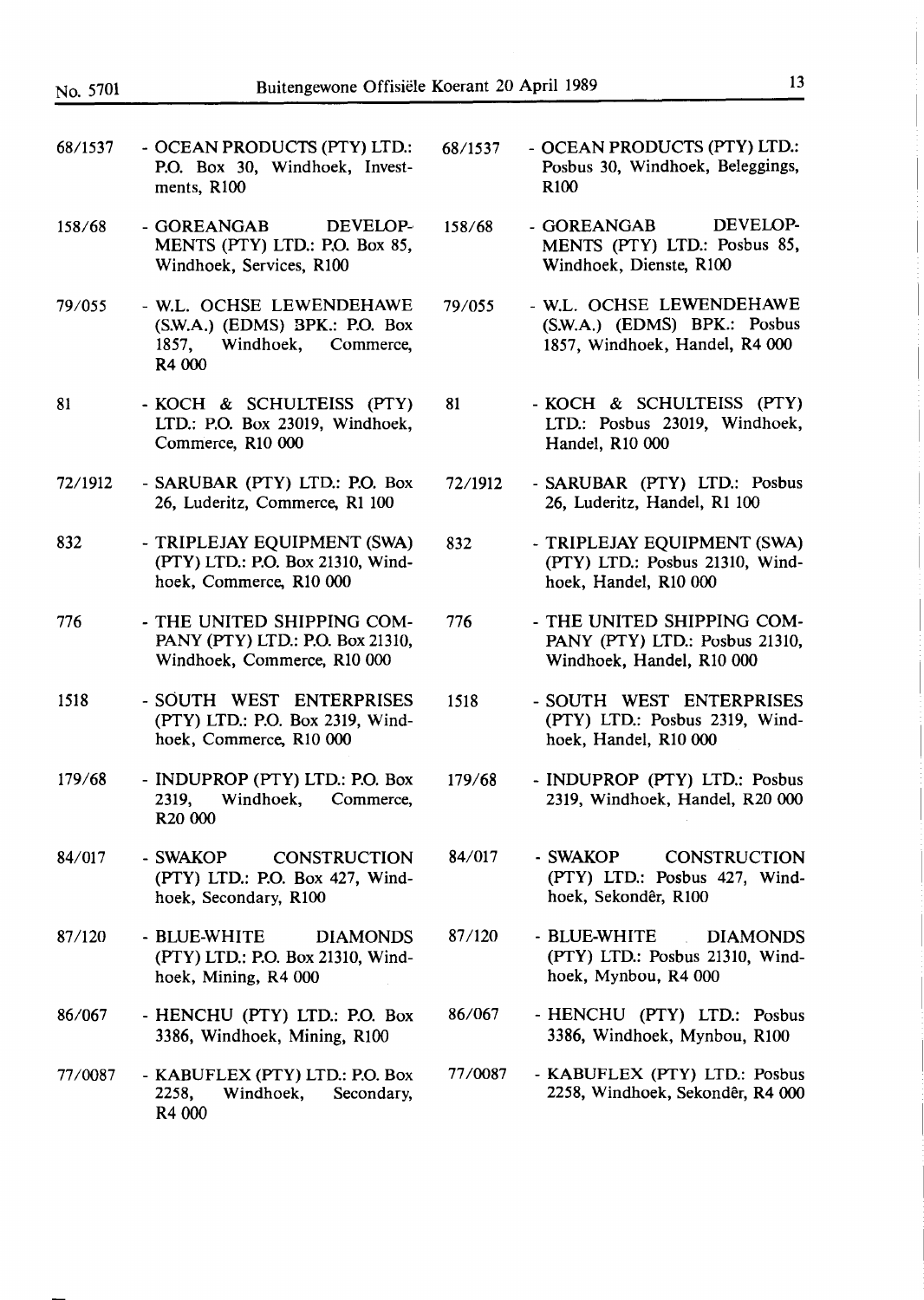- 74/0654 COLLINS TRUCK HIRE (PTY) LTD.: P.O. Box 3386, Windhoek, Commerce, Rl4 000
- 72/11925 JOHN ADAMS CONSTRUC-TION (PTY) LTD.: P.O. Box 3494, Windhoek, Secondary, RlO0
- 82/069 POSTHUMA (EDMS) BPK.: P.O. Box 5602, Windhoek, Secondary, RIO 000
- 82/087 ALPIG (P'TY) LTD.: P.O. Box 1857, Windhoek, Farming, RIO0
- 21/85/022 JESUS IS lORD MINISTERIES (Incorporated Association not for Gain): P.O. Box 2719, Windhoek, Services, R NIL.
- 87 /147 KLEINBEGIN (EDMS) BPK.: P.O. Box 52, Tsumeb, Farming, R4 000
- 86/046 ORION LIQUOR & WINE (PTY) LTD.: P.O. Box 2745, Windhoek, Commerce, RIO0
- 81/009 ELNA SEWING MACHINES SWA (PTY) LTD.: P.O. Box 21616, Windhoek, Commerce, R500
- 811 TRADE & INDUSTRY INVEST-MENTS (PTY) LTD.: P.O. Box 85, Windhoek, Investments, RIO 000
- 88/144 HOOGGENOEG (PTY) LTD.: P.O. Box 11395, Windhoek, Farming, Rl 000
- F/32787 VALROSA LTD.: P.O. Box 346, Luderitz, Commerce, R235
- 81/034 LÜDERITZBUCHT TRAWLING CO. (PTY) LTD.: P.O. Box 21616, Windhoek, Fishing, RIO 000
- 74/0654 COLLINS TRUCK HIRE (PTY) LTD.: Posbus 3386, Windhoek, Handel, Rl4 000
- 72/11925 JOHN ADAMS CONSTRUCTI-ON (PTY) LTD.: Posbus 3494, Windhoek, Sekondêr, R100
- 82/069 POSTHUMA (EDMS) BPK.: Posbus 5602, Windhoek, Sekonder, RIO 000
- 82/087 ALPIG (P'TY) LTD.: Posbus 1857, Windhoek, Boerdery, R100
- 21/85/022 JESUS IS lORD MINISTERIES (Incorporated Association not for Gain): Posbus 2719, Windhoek, Dienste, R NIL.
- 87/147 KLEINBEGIN (EDMS) BPK.: Posbus 52, Tsumeb, Boerdery, R4 000
- 86/046 ORION LIQUOR & WINE (PTY) LTD.: Posbus 2745, Windhoek, Handel, R100
- 81/009 ELNA SEWING MACHINES SWA (PTY) LTD.: Posbus 21616, Windhoek, Handel, R500
- 811 TRADE & INDUSTRY INVEST-MENTS (PTY) LTD.: Posbus 85, Windhoek, Beleggings, RIO 000
- 88/144 HOOGGENOEG (PTY) LTD.: Posbus 11395, Windhoek, Boerdery, Rl 000
- F/32787 VALROSA LTD.: Posbus 346, Luderitz, Handel, R235
- 81/034 LÜDERITZBUCHT TRAWLING CO. (PTY) LTD.: Posbus 21616, Windhoek, Vissery, RIO 000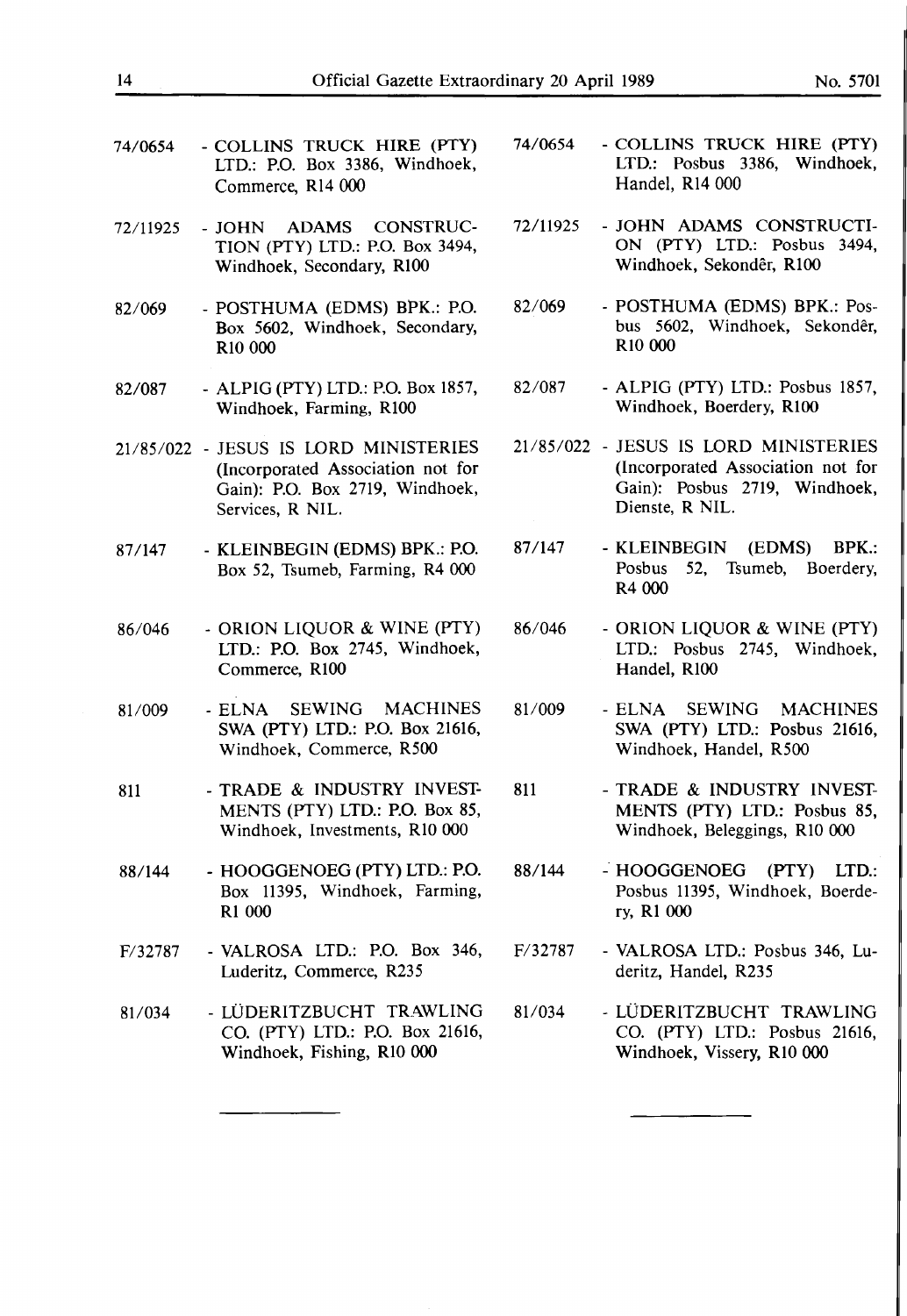No. AG. 18 1989

#### NOTICE IN TERMS OF THE **COMPANIES ACT,** 1973: DEFENSIVE **NAMES**

In terms of section 43(3) of the Companies Act, 1973 (Act 61 of 1973), I hereby give notice that I have pursuant to applications under section 43(2) of the said Companies Act, 1973, registered the names mentioned in the Schedule as defensive names.

B.C. **SCHUTTE** 

Registrar of **Companies** Windhoek, 4 April 1989

#### SCHEDULE

- 1. BUSY BEE DRYCLEANERS & LAUNDERERS
- 2. AYO METERS
- 3. **NAMIBIA** FOUNDATION FOR EDUCATION WITH PRODUCTION
- 4. YOEST-ALPINE NAMIBIA
- *5.* SWACO
- 6. CONSTRUCTION SERVICES
- 7. STUTTAFORDS VAN LINES
- 8. PICKFORDS REMOVALS
- 9. **TRANSNAMIB** AIRWAYS
- 10. **TRANSNAMIB** RAILWAYS
- 11. **TRANSNAMIB** SAFARIS
- 12. **TRANSNAMIB** CARRIERS
- 13. TRANSNAMIB PIPELINES
- 14. TRANSNAMIB HARBOURS
- 15. TRANSNAMIB RAILROAD
- 16. TRANSNAMIB TRAVEL
- 17. UCAR
- 18. FIDELITY GUARDS
- 19. CEMENT INDUSTRIES
- 20. REVLON
- 21. NAMGAS
- 22. CHAPPIES
- 23. NAMIBIA FISHING
- 24. NAMIBIAN FOOD
- 25. LANCOME
- 26. CIVY LAROCHE
- 27. ISIS
- 28. IBIS
- 29. SILENCER SHOP
- 30. UTILITY FASTNERS

DEPARTEMENT VAN EKONOMIESE SAKE

No. AG. 18 1989

KENNISGEWING INGEVOLGE DIE MAAT-**SKAPPYWET,** 1973: DEFENSIEWE NAME

lngevolge artikel 43(3) van die Maatskappywet, 1973 (Wet 61 van 1973), gee ek hierby kennis dat ek ingevolge aansoeke kragtens artikel 43(2) van genoemde Maatskappywet, 1973, die name wat in die Bylae vermeld word as defensiewe name geregistreer het.

#### B.C. SCHUTTE

Registrateur van<br>Maatskappye

Windhoek, 4 April 1989

#### BYLAE

- 1. BUSY BEE DRYCLEANERS & LAUNDERERS
- 2. AYO METERS
- 3. NAMIBIA FOUNDATION FOR EDUCATION WITH PRODUCTION
- 4. YOEST-ALPINE NAMIBIA
- *5.* SWACO
- 6. CONSTRUCTION SERVICES
- 7. STUTTAFORDS VAN LINES
- 8. PICKFORDS REMOVALS
- 9. **TRANSNAMIB** AIRWAYS
- 10. **TRANSNAMIB** RAILWAYS
- 11. **TRANSNAMIB** SAFARIS
- 12. **TRANSNAMIB** CARRIERS
- 13. TRANSNAMIB PIPELINES
- 14. TRANSNAMIB HARBOURS
- 15. TRANSNAMIB RAILROAD
- 16. TRANSNAMIB TRAVEL
- 17. UCAR
- 18. FIDELITY GUARDS
- 
- 19. CEMENT INDUSTRIES
- 20. REVLON
- 21. NAMGAS
- 22. CHAPPIES
- 23. NAMIBIA FISHING
- 24. NAMIBIAN FOOD
- 25. LANCOME
- 26. CIVY LAROCHE
- 27. ISIS
- 28. IBIS
- 29. SILENCER SHOP
- 30. UTILITY FASTNERS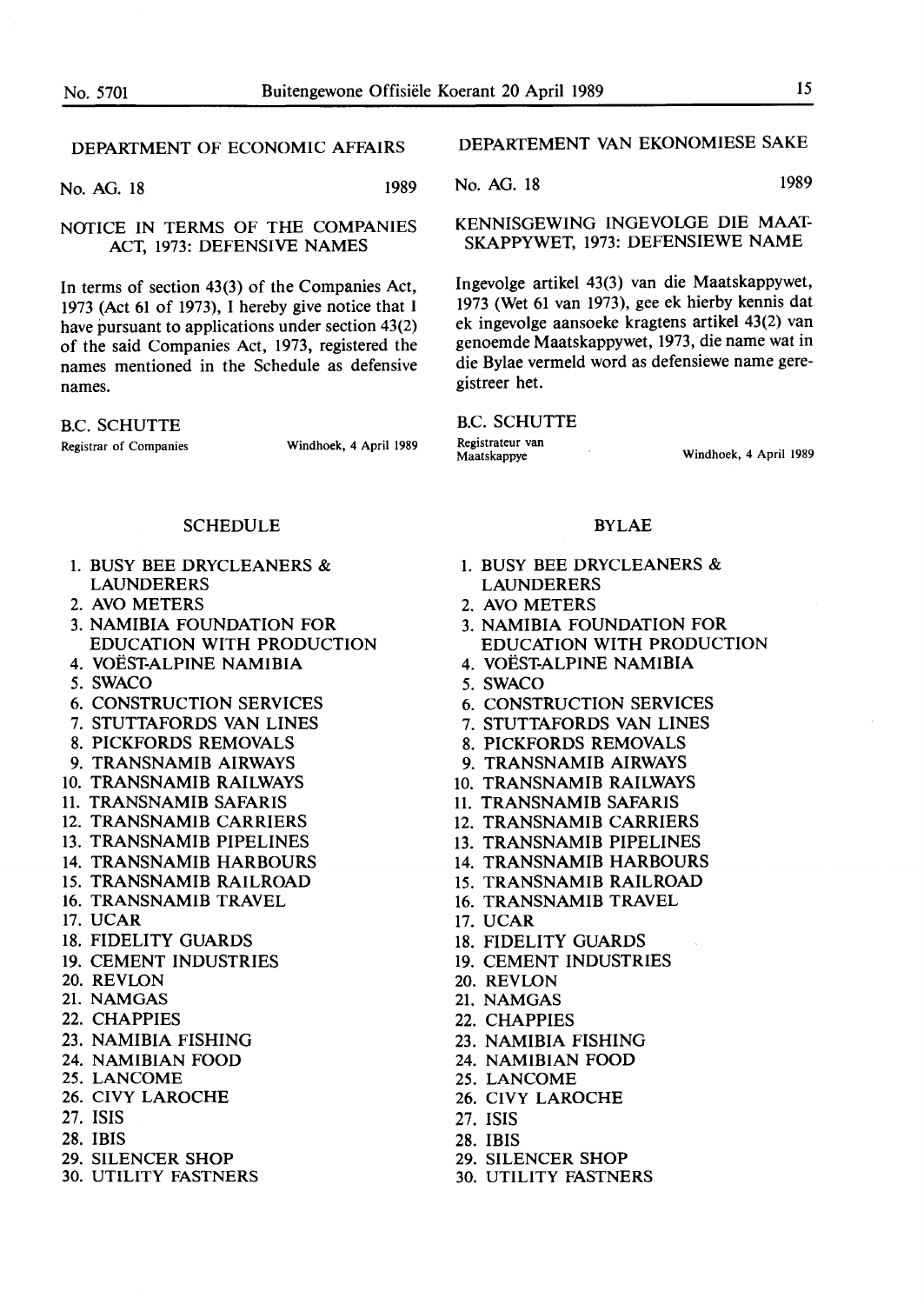31. SILENCER SERVICES 32. GRAPNEL 33. WESBANK 34. POLO 35. CASSIDYS 36. JOHN STEPHEN 37. REX TRUEFORM CLOTHING CO. 38. UTILITY BOLT AND NUT 39. BEARING MAN (SWA/NAMIBIA) 40. HULETT ALUMINIUM SOUTH WEST AFRICA 41. MERITEX 42. AFRICAN HIDE 43. **NAMIBIA** INSURANCE BROKERS 44. NAMIBIE VERSEKERINGS-MAKELAARS 45. OLDHAM 46. CHLORIDE 47. EXIDE 48. THE ST. APOSTLES HEALING MIS-SION CHURCH OF AFRICA 49. NAMICA 50. SOUTHERN SUN 51. **NAMIBIAN** EAGLE INSURANCE CO. LTD. 52. FEDERAL MARINE 53. CYBERSOFT 54. CORPORATION OF SECRETARIES *55.* INCORPORATED INSTITUTE OF SECRETARIES OF SA 56. ROUND TABLE 57. RESORT CONDOMINIUMS INTERNATIONAL 58. TOMBO 59. HERTZ CAR RENTAL 60. GIRLOCK 61. FOSCHINI 62. LEWIS FOSCHINI INVESTMENTS 63. LEFIC 64. PAGES STORES 65. MARKHAMS OUTFITTERS 66. AMERICAN SWISS WATCH COMPANY 67. CARGO CARRIERS 68. ON-LINE 69. INDEPENDENT SAFARI TOURS **(NAMIBIA)**  70. NETGRO 71. KAISERKRONE RESTAURANT AND COFFEE SHOP 72. 10YS R US 73. SUPERWEAVE 74. MARKS & SPENCER 75. BOXER

- 31. SILENCER SERVICES
- 32. GRAPNEL
- 33. WESBANK
- 34. POLO
- 35. CASSIDYS
- 36. JOHN STEPHEN
- 37. REX TRUEFORM CLOTHING CO.
- 38. UTILITY BOLT AND NUT
- 39. BEARING MAN (SWA/NAMIBIA)
- 40. HULETT ALUMINIUM SOUTH WEST **AFRICA**
- 41. MERITEX
- 42. AFRICAN HIDE
- 43. NAMIBIA INSURANCE BROKERS
- 44. NAMIBIE VERSEKERINGS-MAKELAARS
- 45. OLDHAM
- 46. CHLORIDE
- 47. EXIDE
- 48. THE ST. APOSTLES HEALING MISSI-ON CHURCH OF AFRICA
- 49. NAMICA
- 50. SOUTHERN SUN
- 51. **NAMIBIAN** EAGLE INSURANCE CO. LTD.
- 52. FEDERAL **MARINE**
- 53. CYBERSOFT
- 54. CORPORATION OF SECRETARIES
- *55.* INCORPORATED INSTITUTE OF SECRETARIES OF **SA**
- 56. ROUND TABLE
- 57. RESORT CONDOMINIUMS INTERNATIONAL
- 58. 10MBO
- 59. HERTZ CAR RENTAL
- 60. GIRLOCK
- 61. FOSCHINI
- 62. LEWIS FOSCHINI INVESTMENTS
- 63. LEFIC
- 64. PAGES STORES
- 65. MARKHAMS OUTFITTERS
- 66. AMERICAN SWISS WATCH COMPANY
- 67. CARGO CARRIERS
- 68. ON-LINE
- 69. INDEPENDENT SAFARI TOURS (NA-**MIBIA)**
- 70. NETGRO
- 71. KAISERKRONE RESTAURANT AND COFFEE SHOP
- 72. TOYS R US
- 73. SUPERWEAVE
- 74. MARKS & SPENCER
- 75. BOXER